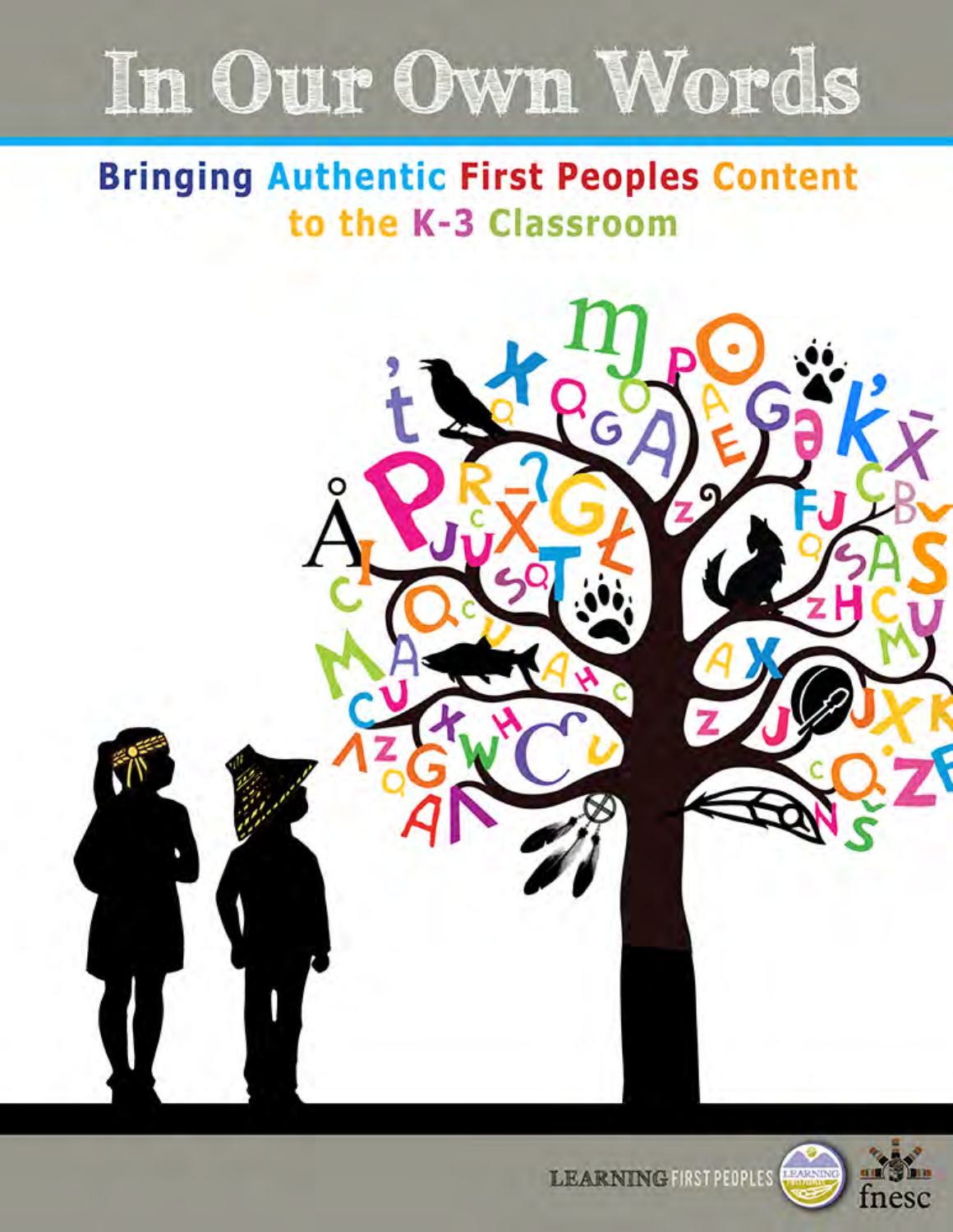# **Unit 6: The Power of Stories**



Grades 2-3

### **Overview — Gitxsan Worldview**

The Gitxsan concept of non-linear time emerges from the worldview of the co-existence of the realms of the physical and supernatural worlds and our belief in reincarnation. In addition, Gitxsan stories, laws, songs, and language that shape the Gitxsan worldview come from the Breath of the Grandfathers. Since time immemorial the stories have been passed

"If the oral stories of the Gitxsan can survive all the betrayal that the culture has endured, then the stories must have power." ~ Dr. Jane Smith (Xsiwis)

down. When the storyteller speaks, he or she is the vehicle for the voices of the *Gitxsan* ancestors. The listeners become a part of many storytellers past, present and future.

The key elements of Gitxsan storytelling that emerge from the voices of the Elders, include the past and present definition and purpose of the story, the potential of storytelling, the power of storytelling, and the characteristics of Gitxsan stories. Within the Gitxsan community, storytelling is personal, interpretative and uniquely cultural. Gitxsan storytelling is by design a co-creative process. Since time immemorial the Gitxsan have told their stories. When the storyteller speaks, he or she is the vehicle for the voices of the Gitxsan ancestors. Gitxsan stories come from "the Breath of our Grandfathers." The storyteller and listeners become a part of many storytellers past, present and future.

Wiigyat, the Gitxsan Trickster, felt that once he possessed the coveted ball of light the Gitxsan would respect him and bring him food and gifts. It was like winning the lottery or

**Wiigyat**. pronounced We-GET, meaning "big handsome man"

bingo. Wiigyat would never be hungry again. He would never have to work. Wiigyat would just rent out the ball of light in exchange for food. The Trickster thought he could buy reputation and prestige.

The Elders teach that balance comes from trusting one's intuition and one's reason. Hear with open ears. See

with clear eyes and a good heart.

The Elders teach that a person is responsible for all the choices they make. Discuss the areas in the young lives where they can make positive choices for themselves

### *Local Context*

This relies heavily on the Trickster stories of the Gitxsan peoples. Wherever possible, teachers are encouraged to adapt the unit to invite guests and incorporate stories representing their local culture(s). Consult your district's Aboriginal contact for assistance in this. (An up-to-date list of district Aboriginal contacts can be found at www.bced.gov.bc.ca/apps/imcl/imclWeb/AB.do.)

#### *About the Trickster*

A Trickster is an anthropomorphic character who plays tricks or otherwise disobeys normal rules and conventional behaviour. The Trickster often has supernatural powers,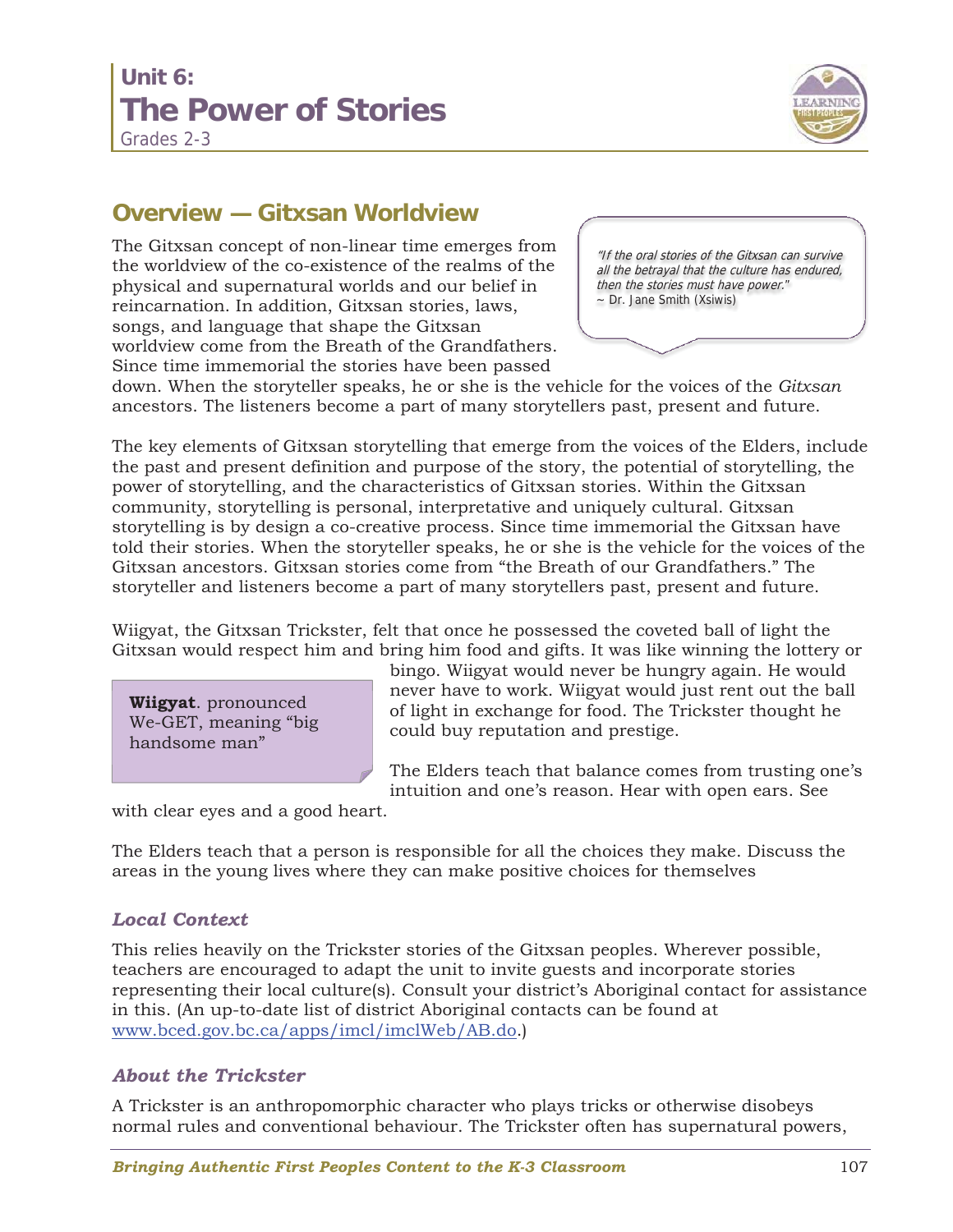and sometimes plays the role of transformer/creator, sometimes destroyer, and sometimes clown or magician. The Trickster archetype may be used by writers to teach lessons about the meaning of existence, introduce humour, act as a symbol, and provide social commentary. The most common Trickster characters in North American First Peoples stories are Raven, Coyote, and Rabbit, all of whom are known by many local names. Other examples of Trickster characters include Anansi the spider (in many African cultures) and the Fox (in many European cultures).

#### *Authentic Texts*

The primary text for this unit is "Wiigyat — The Gitxsan Trickster" (provided at the end of this unit).

Additional texts include:

- The Adventures of Txamsm Series: *Txamsm and the Kingfisher*
- The Adventures of Txamsm Series: *Txamsm and the Children*
- The Adventures of Txamsm Series: *Txamsm Visits Chief Echo*
- *How the Fox Got His Crossed Legs*
- *Byron through the Seasons*
- Caring for Me series: Eat*, Run, and Live Healthy*
- Caring for Me series: *Healthy Choices, Healthy Lives*
- Caring for Me series: *Looking After Me*

#### *Curriculum Connections*

This unit can be used to help students achieve Grade 2 and 3 curriculum expectations in the following areas:

|                          | Grade 2                                                                                                                                                                                                                                                                                                                                                                                  | Grade 3                                                                                                                                                                                                                                                                                                                                                                                                                                  |
|--------------------------|------------------------------------------------------------------------------------------------------------------------------------------------------------------------------------------------------------------------------------------------------------------------------------------------------------------------------------------------------------------------------------------|------------------------------------------------------------------------------------------------------------------------------------------------------------------------------------------------------------------------------------------------------------------------------------------------------------------------------------------------------------------------------------------------------------------------------------------|
| English Language<br>Arts | ■ speaking and listening for<br>specific purposes<br>• listening and speaking skills<br>making text-to-self, text-to-text,<br>and text-to-world connections<br>responding to stories in a variety<br>of ways<br>• reading grade-appropriate texts<br>personal writing and<br>representations that express<br>connections to personal<br>experiences and ideas<br>• informational writing | • speaking and listening for<br>specific purposes<br>• listening and speaking skills<br>making text-to-self, text-to-text,<br>and text-to-world connections<br>responding to stories in a variety<br>of ways<br>• reading grade-appropriate texts<br>personal writing and<br>representations that express<br>connections to personal<br>experiences and ideas<br>• informational writing<br>• enhanced vocabulary knowledge<br>and usage |
| Drama                    | • presenting drama<br>■ using drama to tell stories<br>voice, movement, and body skills<br>in drama<br>purposes for drama<br>responding to drama<br>performances                                                                                                                                                                                                                         | • presenting drama<br>■ using drama to tell stories<br>voice, movement, and body skills<br>in drama<br>■ traditional drama forms<br>purposes for drama<br>responding to drama<br>performances                                                                                                                                                                                                                                            |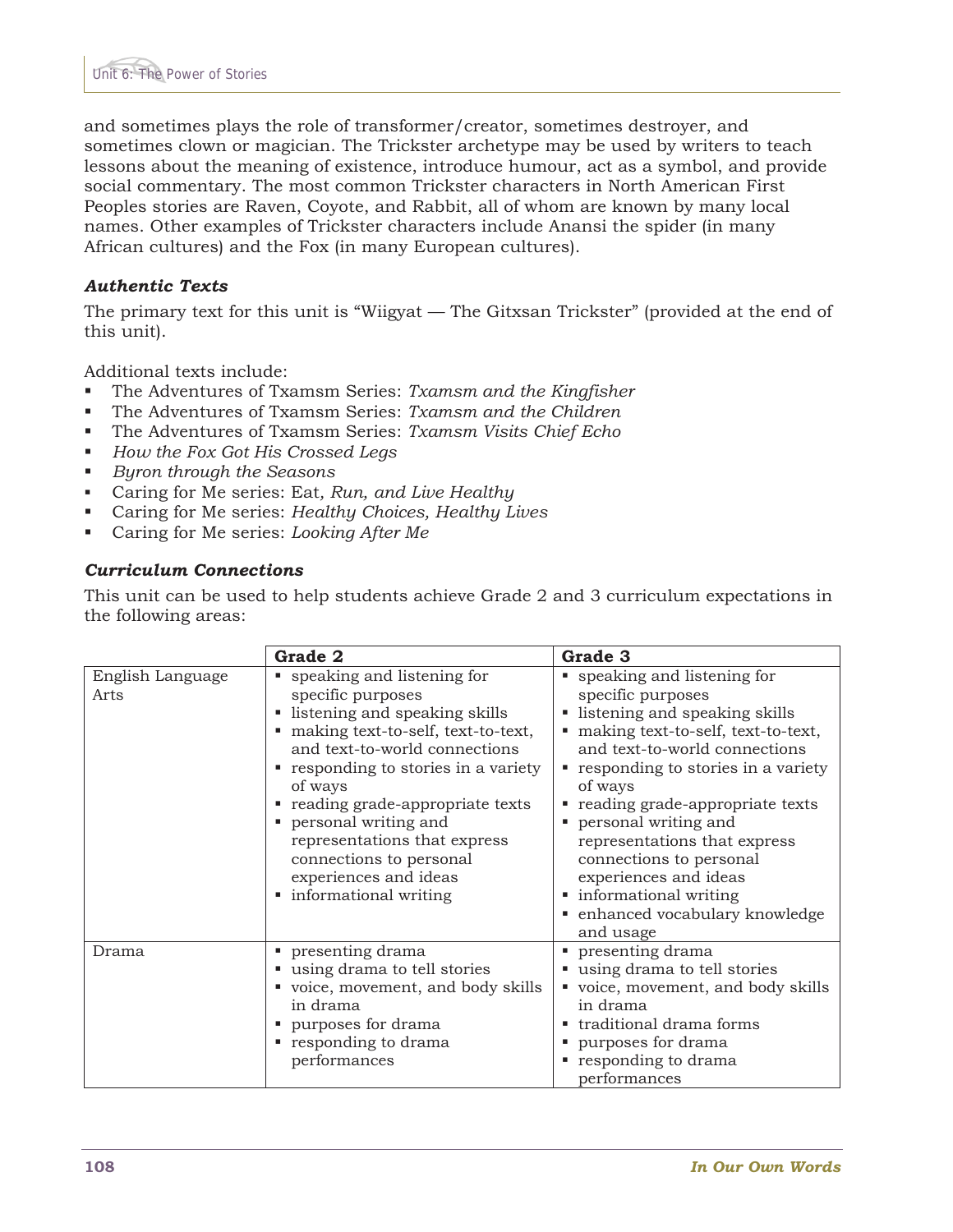|                                | Grade 2                                                                                                                                                                                                                                                                                                                                              | Grade 3                                                                                                                                                                                                                                             |
|--------------------------------|------------------------------------------------------------------------------------------------------------------------------------------------------------------------------------------------------------------------------------------------------------------------------------------------------------------------------------------------------|-----------------------------------------------------------------------------------------------------------------------------------------------------------------------------------------------------------------------------------------------------|
| Health and Career<br>Education | personal skills and attributes<br>٠<br>healthy practices; benefits of<br>ш<br>healthy practices<br>healthy friendships<br>ш<br>assertiveness and refusal skills<br>ш                                                                                                                                                                                 | personal skills and attributes<br>u,<br>• healthy practices; benefits of<br>healthy practices<br>assertiveness and refusal skills                                                                                                                   |
| Mathematics                    | • comparing objects by length and<br>distance                                                                                                                                                                                                                                                                                                        | perimeter of regular objects                                                                                                                                                                                                                        |
| <b>Social Studies</b>          | • changes that occur in the school<br>and community<br>• ways individuals contribute to<br>community<br>roles, rights, and responsibilities<br>ш<br>within the classroom and school                                                                                                                                                                  | • changes that occur in<br>communities<br>• importance of communities<br>characteristics of Canadian<br>society<br>personal roles, rights, and<br>٠<br>responsibilities affecting school<br>and community well-being<br>how needs and wants are met |
| Science                        | similarities and differences in<br>animals' appearance, behaviour,<br>and life cycles<br>changes that affect animals (e.g.,<br>ш<br>hibernation, migration, decline<br>in population)<br>• how animals are important in<br>the lives of Aboriginal peoples in<br>BC<br>" ways animals are important to<br>other living things and the<br>environment |                                                                                                                                                                                                                                                     |
| <b>Visual Arts</b>             | • creating images in response to<br>stories<br>experimenting with materials,<br>ш<br>technologies, and processes                                                                                                                                                                                                                                     | • creating images in response to<br>stories<br>experimenting with materials,<br>technologies, and processes                                                                                                                                         |

#### *Themes Addressed*

- **storytelling**
- **tricksters**
- $\blacksquare$  time and place
- sustainability & continuity
- well-being

#### *Activities in this Unit*

- The First Lesson: Respect
- Wiigyat's First Lesson
- The Bones of the Story
- Wiigyat's Travels
- Village Diorama
- **Design Activities**
- **Nutrition**
- Properties of Light
- **Drama Presentation**
- traditional knowledge
- **u** identity
- relationality & connectedness
- wisdom
- relationship with spirit world
- **Magic Paintbrush**
- Picture This
- Cartoon Corner
- Wanted Poster
- The Discarded Box
- Extended Reading and Writing Activities
- **Transformation**
- Staying Healthy and Safe
- Don't Smoke!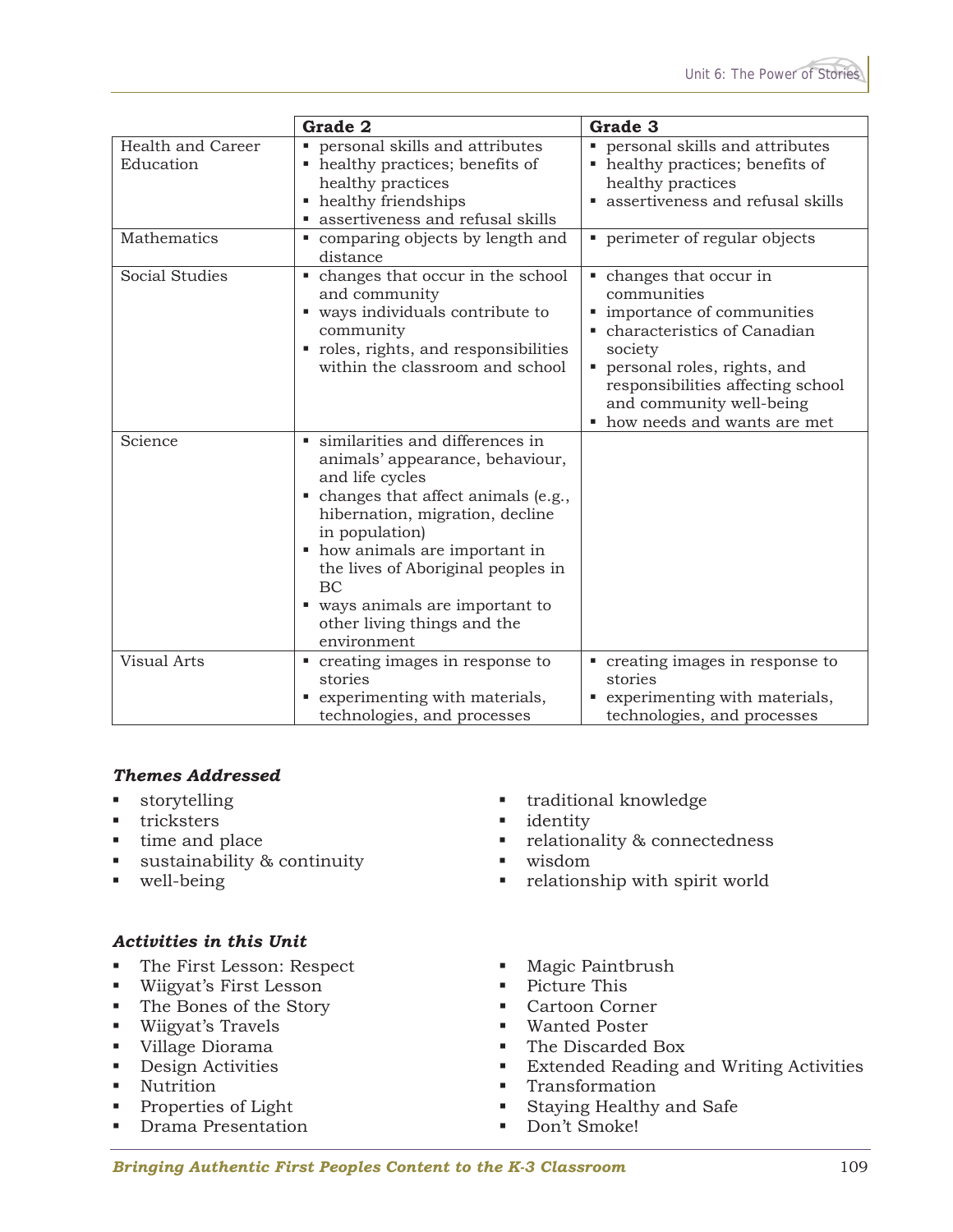

- The Power to Make Good Choices for Change
- The Importance of Skills
- The Moral of the Story
- Button Blanket
- Reporting Skills
- **Eulogy**



## **Suggested Instruction and Assessment Approach The First Lesson: Respect**

Model what respect looks like, sounds like, and feels like (e.g., take turns, listen without interrupting, ask for and provide help, smile, use people's names, disagree politely, adapt tone of voice, avoid "name calling" and unkind criticism of others).

Discuss and provide examples of treating others as one would like to be treated.

### **Wiigyat's First Lesson**

Read "Wiigyat — The Gitxsan Trickster" Chapter 1 (Wiigyat Visits the Shining Village) and Chapter 2 (Raven's Accident).

In the big house, newly-weds slept on a platform on the east side of the great house, away from the others and a great distance from the warm fire. The elderly and those with young children slept close to the fire in the cooking area. The unmarried girls slept on the southern platform and the young men on the northern platform.

If the long house was 30 meters long and 20 meters wide, what is the perimeter?

The young men slept on the northern platform. If the platform was 30 meters long and 5 meters wide, what is the perimeter?

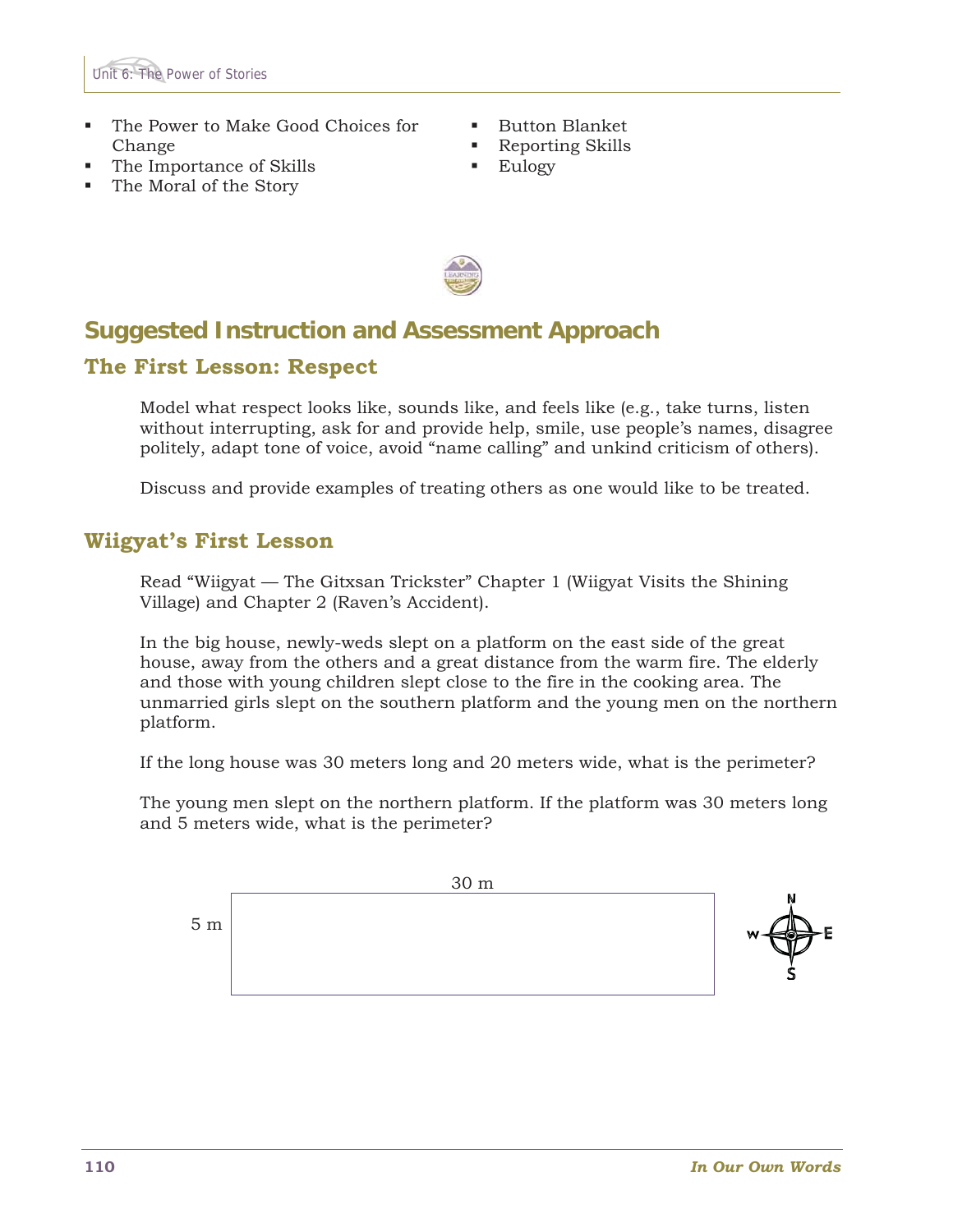### **The Bones of the Story**

To help your students grasp the structure of Gitxsan Storytelling and prepare them for writing their own, create a table for the "bones" of the story. Students can brainstorm their ideas while the teacher writes them on the chalkboard or chart paper. For example:

Possible Titles:

- The ball of Light
- Raven Steals the ball of light

#### Characters:

- Wiigyat
- **Mother**
- Chief
- **Granny**
- Gitxsan

#### Setting:

- Village
- Fish Camp

#### Problem:

Wiigyat wants to possess the ball of light

#### Events:

- $\blacksquare$  He watches the village
- He turns into a pine needle
- He swims into the chief's daughter's hand
- She swallows the pine needle
- Wiigyat is born
- $\blacksquare$  He grows quickly
- He cries for the ball of light
- $\blacksquare$  He plays nicely with the ball of light
- $\blacksquare$  He flew away with the ball of light

#### Ending:

■ His grandfather, the chief, is very angry

### **Wiigyat's Travels**

Wiigyat did not have a map for his travels, but he knew the cardinal directions. Have the students draw a map of the schoolyard for Wiigyat.

#### *Mapping the School Yard*

Draw a rough map of the schoolyard on the chalkboard before taking the students out doors to study the school grounds. Instruct the students to bring a pencil and a notebook outside to sketch a map.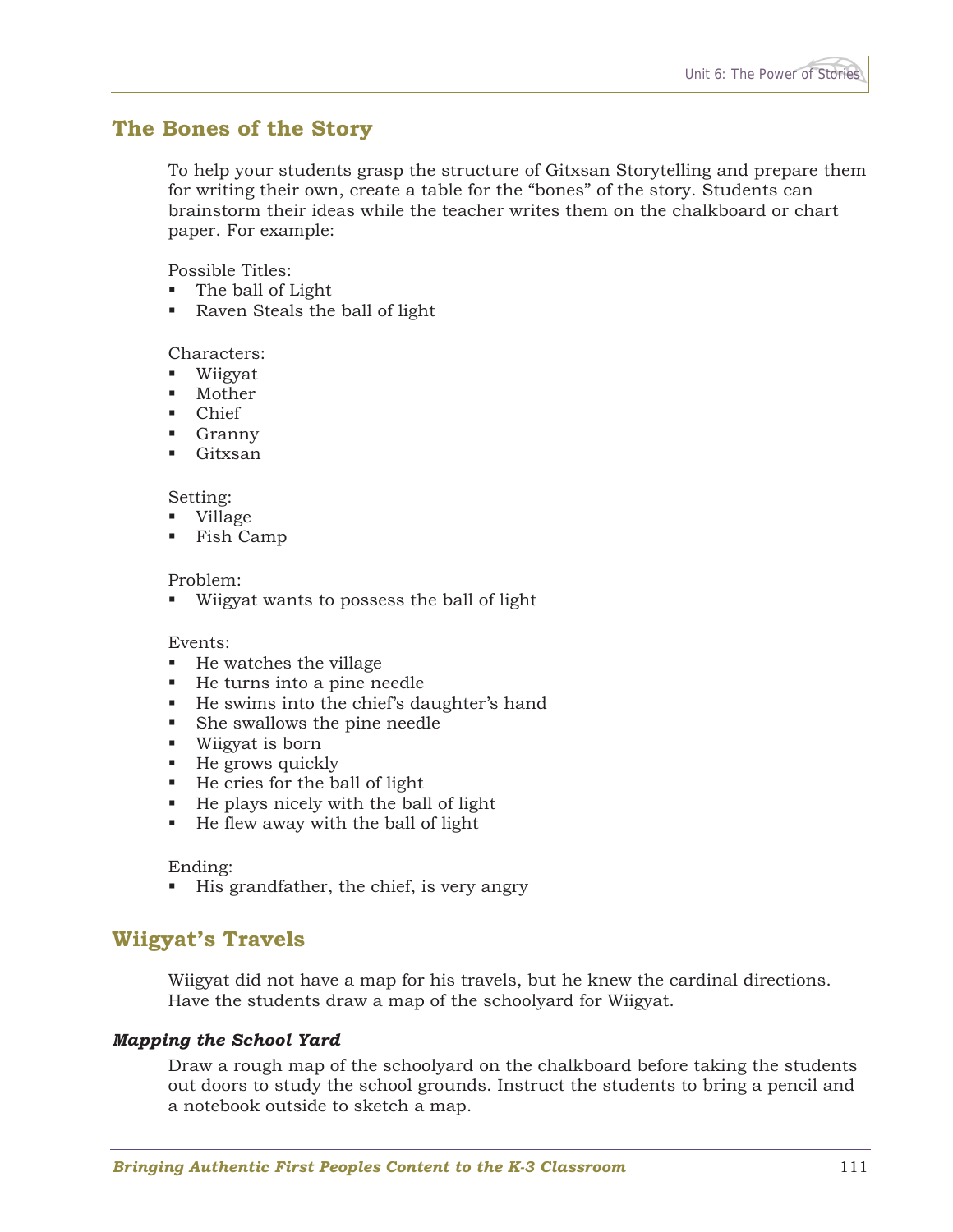Once outside show them which direction is north. If students are having trouble remembering the order of directions, teach them a mnemonic (e.g., **N**ever **E**at **S**our **W**atermelons).

Put a marker in the center of the field. Instruct the students to walk 25 steps to the north and return to center. Have students skip 25 steps to the south and back to the centre. Have students run 25 steps to the east and back to the centre. Have students walk backwards for 10 steps to the west and back to the centre.

Ask the students to point and show you from which direction the sun comes up and which direction it sets.

Instruct the students to draw a map of the school complete with landmarks they want to add, for instance the playground, flagpole, basketball court. Display the maps in the hallway.

### **Village Diorama**

#### *Materials Required*

- Shoeboxes with a hole at one end for peeking in, 1 per student
- Pebbles for shoreline and to be placed around the fire
- Sticks for fireplace
- Construction paper for the background and objects:
- 3 Different shades of blue for sky, mountain and river.
- **Brown for house fronts, canoe, totems, trunk of trees.**
- Yellow for sun and fire
- Green for grass and trees
- red for fire
- Blue Cellophane paper: cut off a strip off the top of the lid (roof) and tape on cellophane paper. This brightens the interior of the box
- Black marker to make cotton puffs look like smoke
- Red marker for designs on house front.
- Cotton puffs for smoke, clouds, snow
- Paper clips to tape to the backs of the trees, long houses, totems so they can stand.
- Scotch tape

#### *Procedure*

Have a completed "village in a shoebox" for them to model.

Place all the materials on a table at the front of the classroom. Each student has a shoebox.

Instruct the students to:

- Line the sides of the shoebox with strips of blue paper which they have measured.
- Glue the strips on to the sides and back inside the box.
- Do not cover the end with the peep hole.
- Take a contrasting blue sheet and once again measure this time they draw and cut out mountains.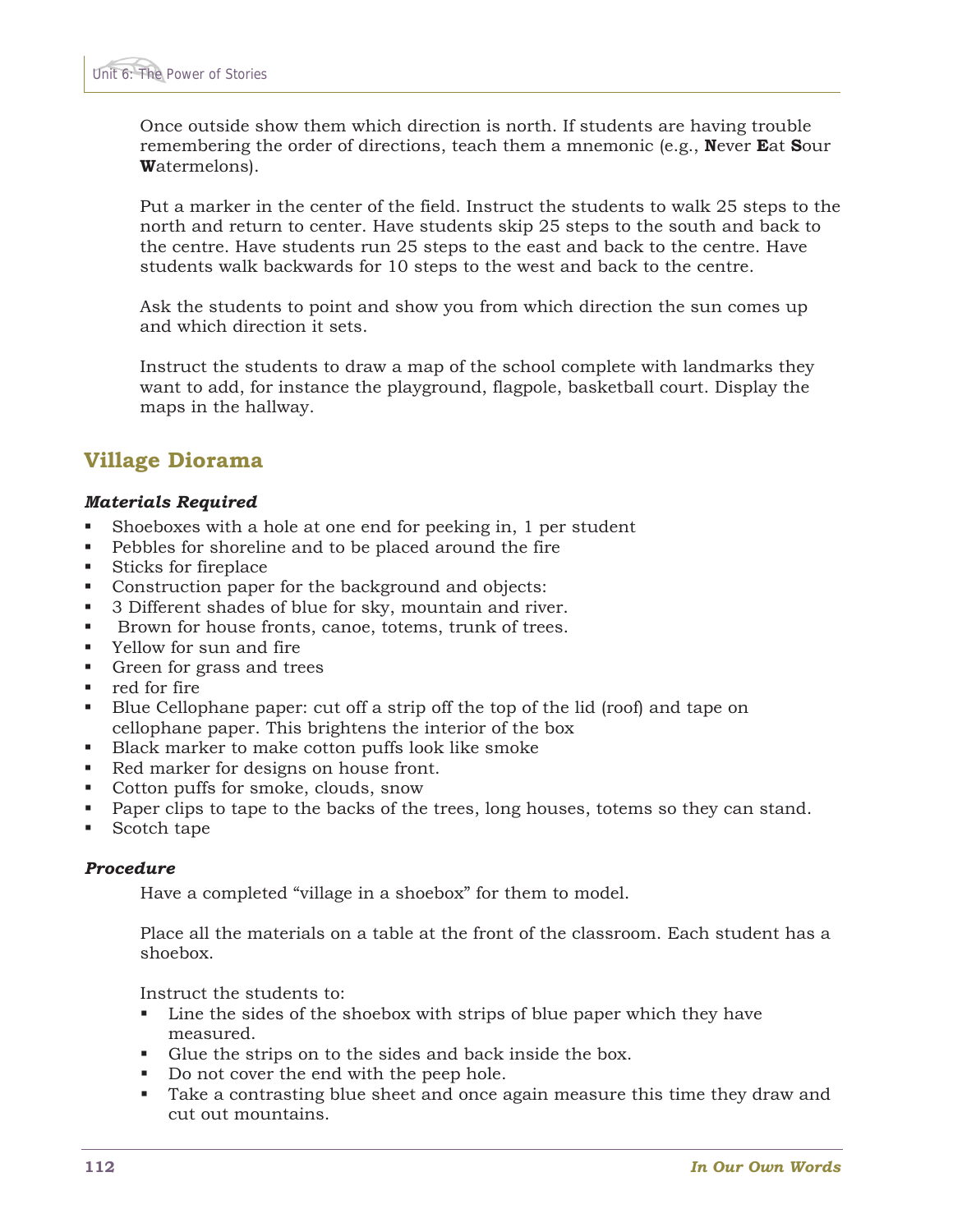- Glue the mountains to the far end and to the sides.
- Cut out a yellow circle for the sun and glue it in place over the mountains at the far end. Using little bits of the cotton puffs, glue on top of the mountains as snow.
- Bits of cotton puffs can also be placed in the sky for wisps of clouds.
- **Cut out a strip of green paper and glue this to**  $\frac{3}{4}$  **of the base of the shoebox.**
- Measure out another shade of blue and glue this to the remaining  $\frac{1}{4}$  of the base. This is the river.
- Line the shoreline with little pebbles. These also need to be glued down.
- Make a circle of pebbles in the middle of the village. This is the fireplace.
- Place little bits of sticks and bits of red, blue and yellow paper to give the illusion of a fire.
- Use bits of cotton puffs again and dap it with a black marker to make smoke, glue this on top of the sticks and paper.
- Cut out house fronts from the brown paper.
- (optional) the house fronts can be designed with the local crests.
- Open a paper clip part way and tape on end on the house front and the other in position in the village.
- Cut out evergreen trees (triangles) and paper clip and taped into the far end of the village.
- Cut out a number of totems can be cut out and designed with different animals and glued in place.
- Cut out canoes and paper clip and placed by the shoreline.
- Cut out humans and have them doing different tasks, such as fishing or tending the fire.
- Draw animals and cut them out and paper clip them by the trees.
- Make a presentation to the kindergarten class explaining the events happening in your village.

### **Design Activities**

Building on the ideas from the Wiigyat stories, students can work in groups on any of the following design activities:

- Bring in the school or town logo to show the students what a logo is. Have students design a logo for Wiigyat's shoebox village. The logo should be simple, yet inviting, and can incorporate images such as a totem, house, sun, canoe, fisherman, hiker, or camper.
- $\blacksquare$  Bring in a tri-fold brochure to have on hand for the students to see (e.g., from your town, for a special event). Challenge students to create a brochure to entice visitors to come to Wiigyat's village. The brochure should convey a direct message, and should be visually attractive. After reading your brochure your potential visitors should know where you are located and be eager to visit. The three panels of the brochure could include
	- $\circ$  1<sup>st</sup> panel: Picture of the village, showing the long house, totem and river. Include Wiigyat's Village logo. The headline and picture should be very attractive.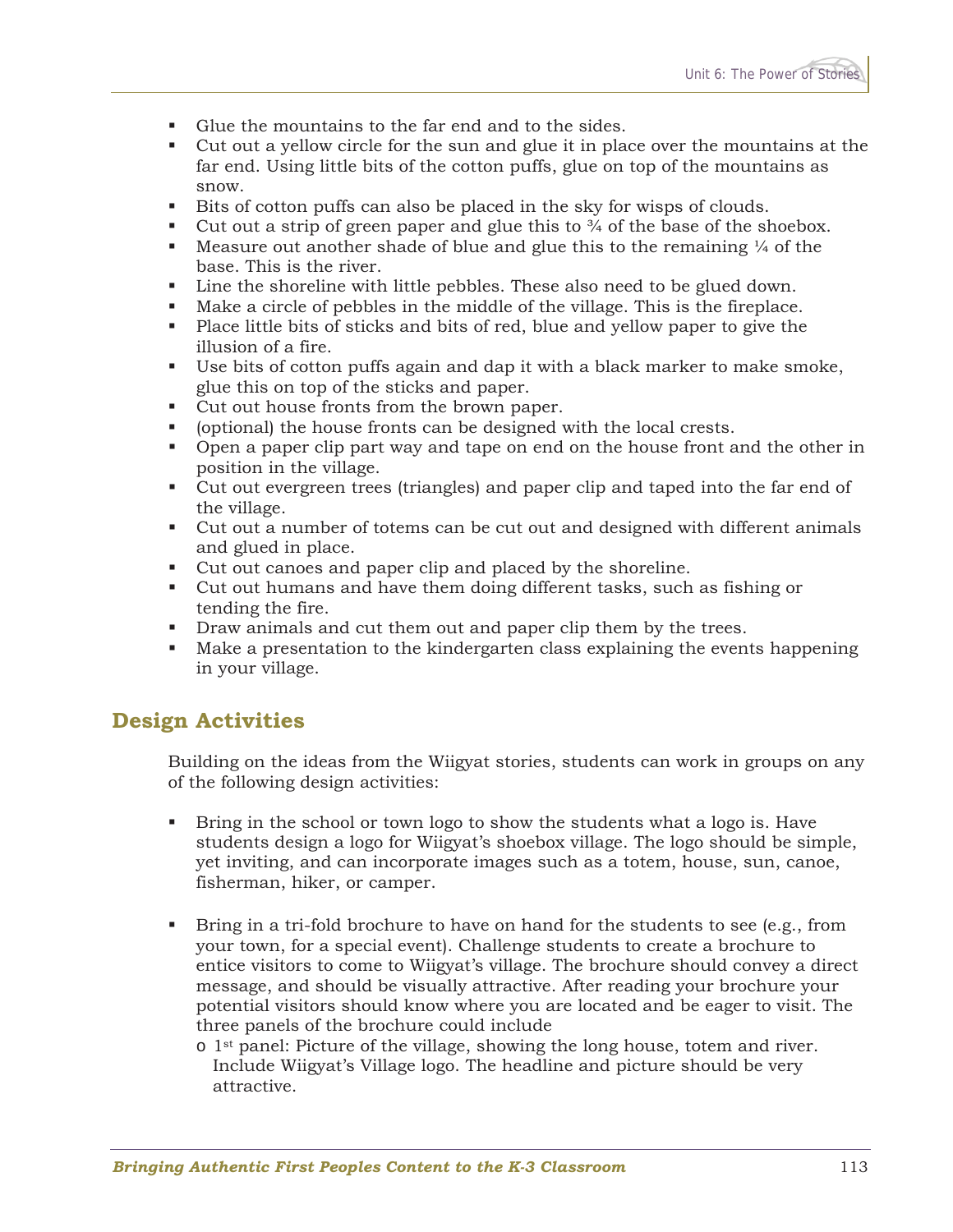- $\circ$  2<sup>nd</sup> Panel: Describe the activities to attract visitors such as, canoeing, fishing, hiking. Draw a small icon with a caption to show each activity. Maybe the world's largest fish was caught here.
- $\circ$  3<sup>rd</sup> Panel: Draw a map to show where the village is located. Include the name, address, phone number and email address of a contact person.

Bring in examples of postcards from the local area. Challenge students to create a postcard that could be sent from Wiigyat's Village.

#### *Extension*

As mathematics extension, set up "Wiigyat's Gift Store." Using manipulatives have students work on problems such as

- If the Postcards sold for \$1.00 each, how many could you buy if you had \$5.00?
- If you had a \$5.00 bill and you bought 2 cards, how much money would you get back in change?
- If a stamp was 50 cents, how many stamps could you buy if you had  $$1.50$ ?

### **Nutrition**

Read *Eat, Run, and Live Healthy*, from the Caring for Me series.

Instruct the students on the importance of good nutrition. Help your students understand the basic daily food requirements.

Use the student handout, Wiigyat's Plate, to test students' knowledge of foods and food groups.

### **Properties of Light**

Light is a form of energy. Sources of light include the Sun, the stars, light bulbs, and candles. Light travels in straight lines from its source. Light passes through some materials but not through others. For example, light passes through a glass window but not through a brick wall. A brick is opaque. Opaque materials do not allow any light to pass through them. Light rays that do not pass through a material reflect off it. Reflect means to bounce off a surface.

Bring in several flashlights and have the students experiment with different objects that light can pass through.

Create a class list of 5 things that allow light and 5 things that do not allow light to pass through.

### **Drama Presentation**

#### *Preparation*

This activity uses the drama "Wiigyat and the Nutrition Spirits" provided at the end of this unit. Preview the text to determine if the level is appropriate for your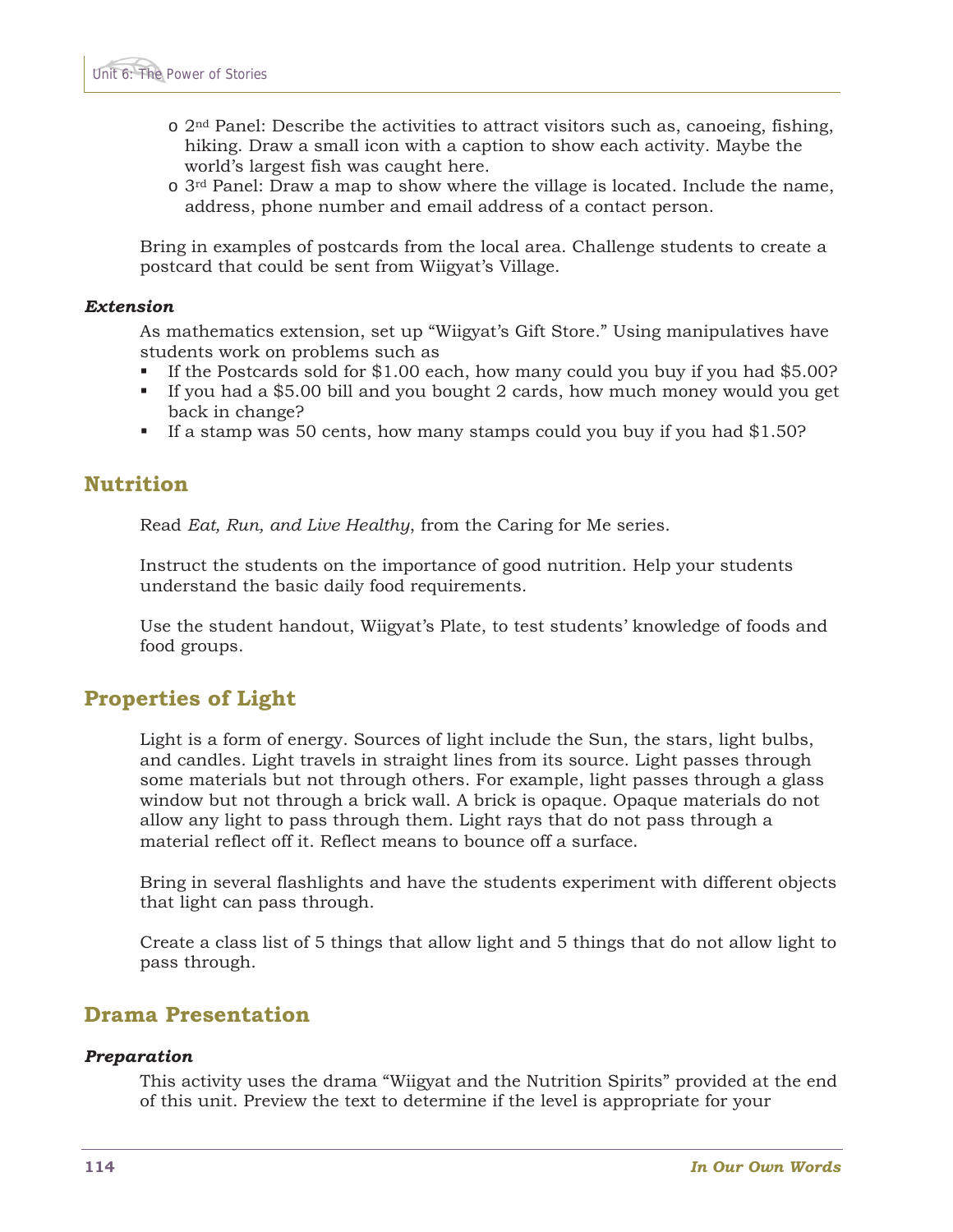students. An alternate methodology would be to "cast" older students to perform the drama for your class.

#### *Procedure*

Everything that Wiigyat did was motivated by his desire to get free food. He was often very creative.

Select 6 students for the 2 narrators, Wiigyat, and 3 nutrition spirits. Divide the remainder of the class into fishermen, grannies, and hunters.

Supply the required props, some you can have the students make, such as green nutrition robes

- **headdresses**
- **platters of food**
- fishing nets, rods and platters
- an empty box of chips
- **•** platter of bannock piled with icing
- kerchiefs and aprons for the Grannies
- a book and pencil for Wiigyat
- a platter of deep fried garlic grouse wings and sweet and sour moose ribs.
- red jackets and spears for the hunters

Allow time for students to prepare the drama. You may wish to invite other classes for the presentation.

### **The Power to Make Good Choices for Change**

Read *Healthy Choices, Healthy Lives* from the Caring for Me series.

Discuss making changes with your students. For example, if one does not already engage in regular physical activity, he or she can start small, starting by walking or biking to school. Stress how important it is to make good choices in life.

Remind the students about the negative behaviour they have learned about Wiigyat, then write a different story about Wiigyat. Then ask them to write a few sentences that show Wiigyat if he made proper choices for himself. Assign possive attribute words for them to use in their writing to show how he changed his character, such as

- Respect
- Positive
- Honesty/Honest

**Example:** One sunny day a stranger came to the banks of the Skeena River. He had an honest face, and he smiled a lot. He spoke gently to the children and showed them respect. He told the children that his name was Wiigyat. The children followed him up to the village. The children thought he had a good attitude because he took the time to play with them.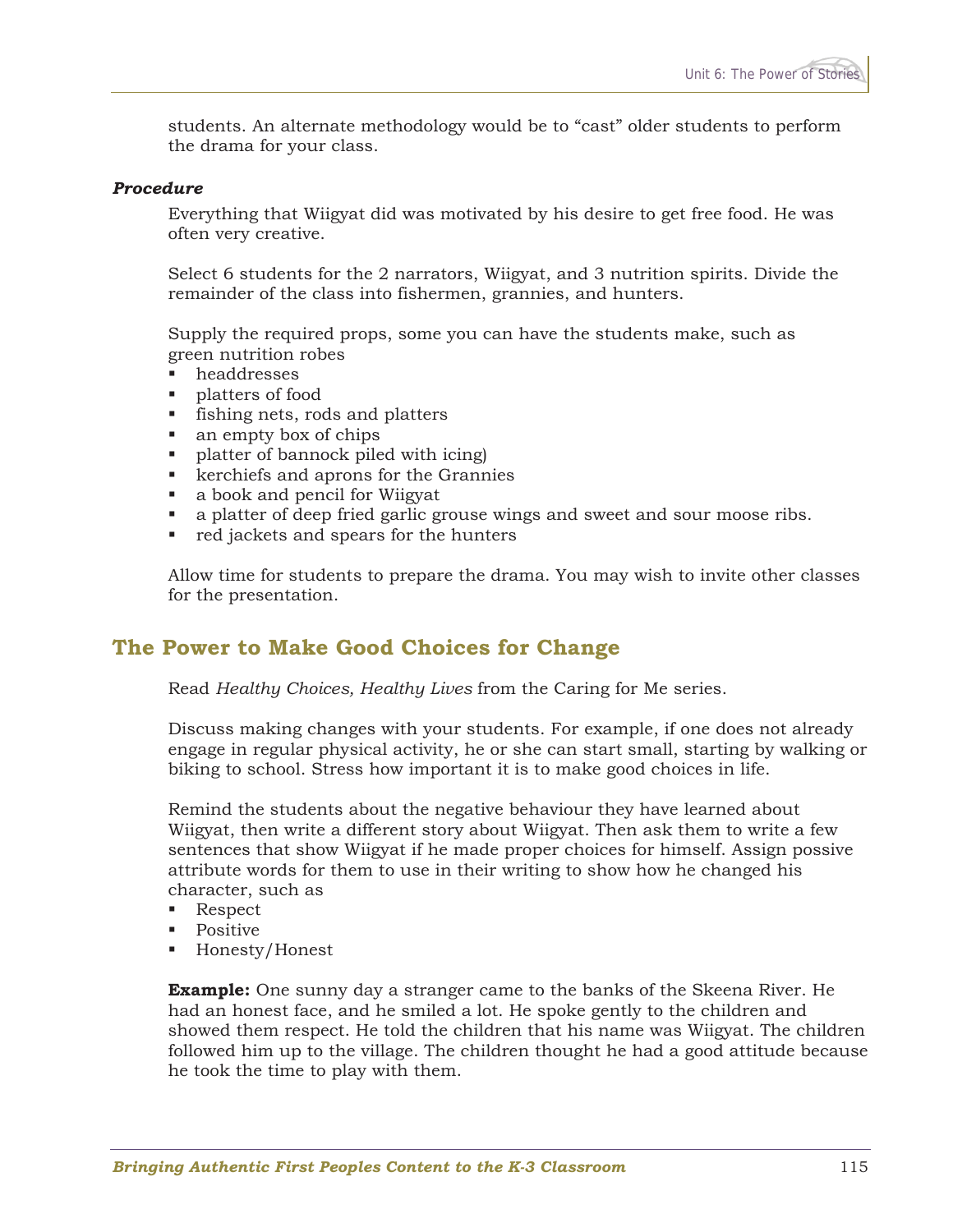### **The Importance of Skills**

Review the skills of Wiigyat with the students. He knew the ways of the animals. He knew the Gitxsan stories. He could transform into raven. He had good manners.

Create a worksheet for the students and brainstorm the skills of Wiigyat. Have the students illustrate one of Wiigyat's skills and one of theirs. Display on a bulletin board.

Wiigyat had many skills list three skills that you consider important in Wiigyat's life.

List three skills that you have learned that you consider very important. Who taught you these skills?

### **The Moral of the Story**

Discuss the word "moral" with the students. What stories have they read or heard that have morals?

Read *Txamsm and the Children* from the Adventures of Txamsm Series. What is the moral of this story?

The *Txamsm Visits Chief Echo* from the Adventures of Txamsm Series. What is the moral of this story?

Generate a class list of morals. Have students each select one moral and create a decorated card or poster to illustrate the moral. Examples could include:

- Work hard for what you want.
- Be kind to others.
- See the good in others.
- Give compliments.
- Have good manners.
- Respect the rules.

### **Magic Paintbrush**

#### *Materials needed:*

- Paper
- Paint
- Brushes
- Newspapers or drop cloths
- Old shirts for students to cover their clothes

Explain to the students that the Gitxsan believe that the colour of sunset is the Sun taking her children to bed. Wiigyat has the sun in the sky it has to set each evening.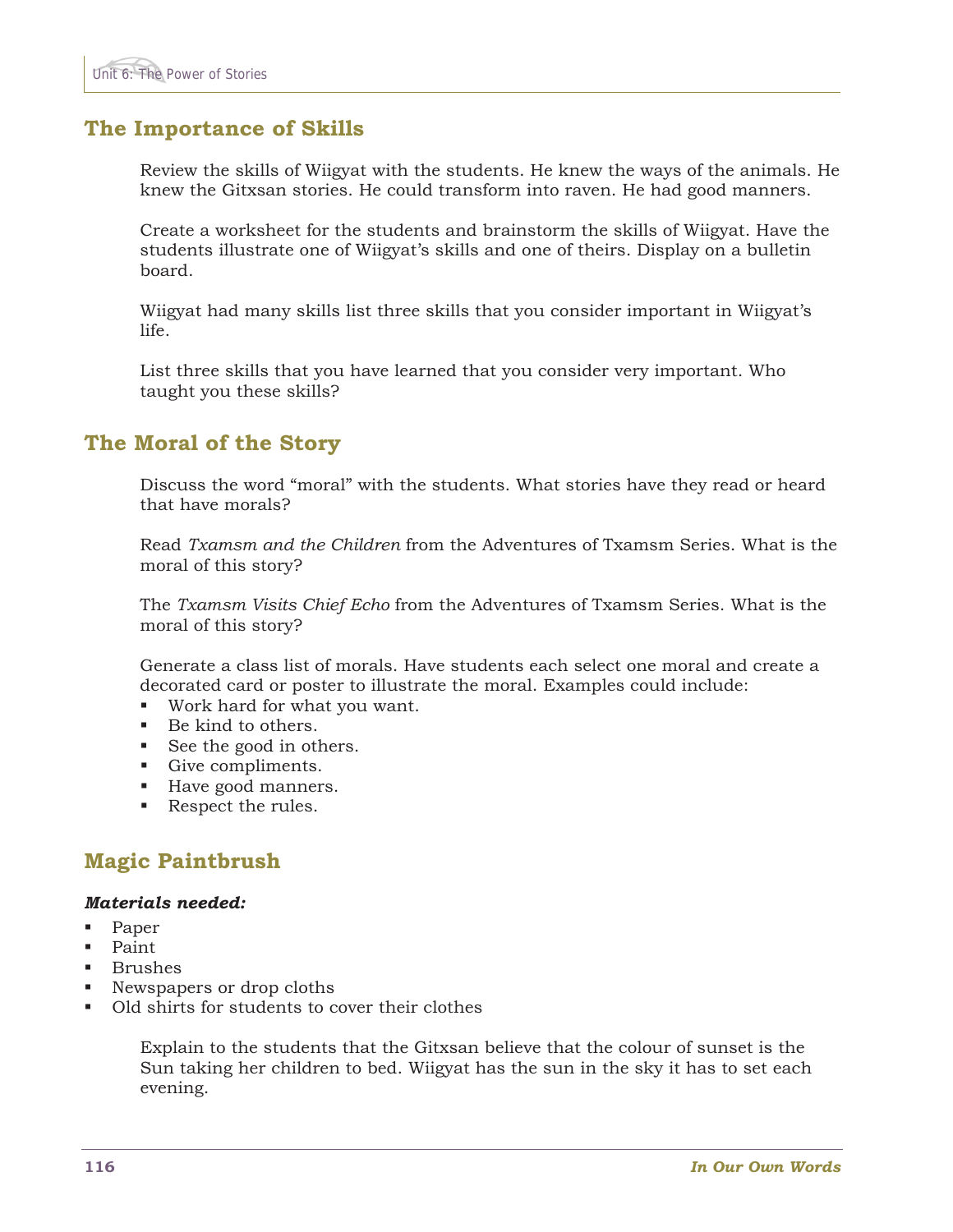Brainstorm with the students their thoughts about what the sun would say to them at sunset. (e.g., It's time to go to bed children. Another day is over were you kind? Sweet dreams).

Instruct the students that using their magic paintbrushes, to paint a sunset behind the mountain. Have them write the messages that painting would say if they could speak.

### **Picture This**

Provide students with sheets of paper with the caption typed at the bottom. Brainstorm each caption with them by drawing pictures on the board. For example:

- Wiigyat began his journey to the village of the chief who owned the ball of light.
- Wiigyat was blinded by the brightness of the surrounding area.
- Wiigyat turned into a pine needle and he drifted towards the young girl.
- Wiigyat was born after a few short weeks.
- Wiigyat would cry as he pointed to the bent box that contained the ball of light.
- Wiigyat wished himself into raven and flew away with the ball of light.

Have them draw a picture to go with each caption. Cut out the pages to make a book. Then make a title page for your book. Then present the finished booklet to a younger class.

### **Cartoon Corner**

Provide the students with sheets of paper with possible cartoon captions inspired by the Wiigyat stories. For example:

- "Help," cried Wiigyat. "I'm stuck in this mud hole."
- "You look funny stuck in that mud hole," said the wolf.
- "You need a bath," laughed the snake.
- "You should watch where you are going," advised the moose.
- "I'll get you all later," vowed Wiigyat to himself.

Brainstorm ideas and draw them on the board for some students to copy. Have the students draw pictures that go along with this funny story. Then cut out the strips and staple together and make a little comic book for others to read.

### **Wanted Poster**

Remind the students of the Trickster's crime of stealing the ball of light. Have the students make a "Wanted Poster" of Wiigyat.

Discuss details to include on the poster. For example:

- Where was Wiigyat last seen?
- Who is offering a reward
- What is the reward?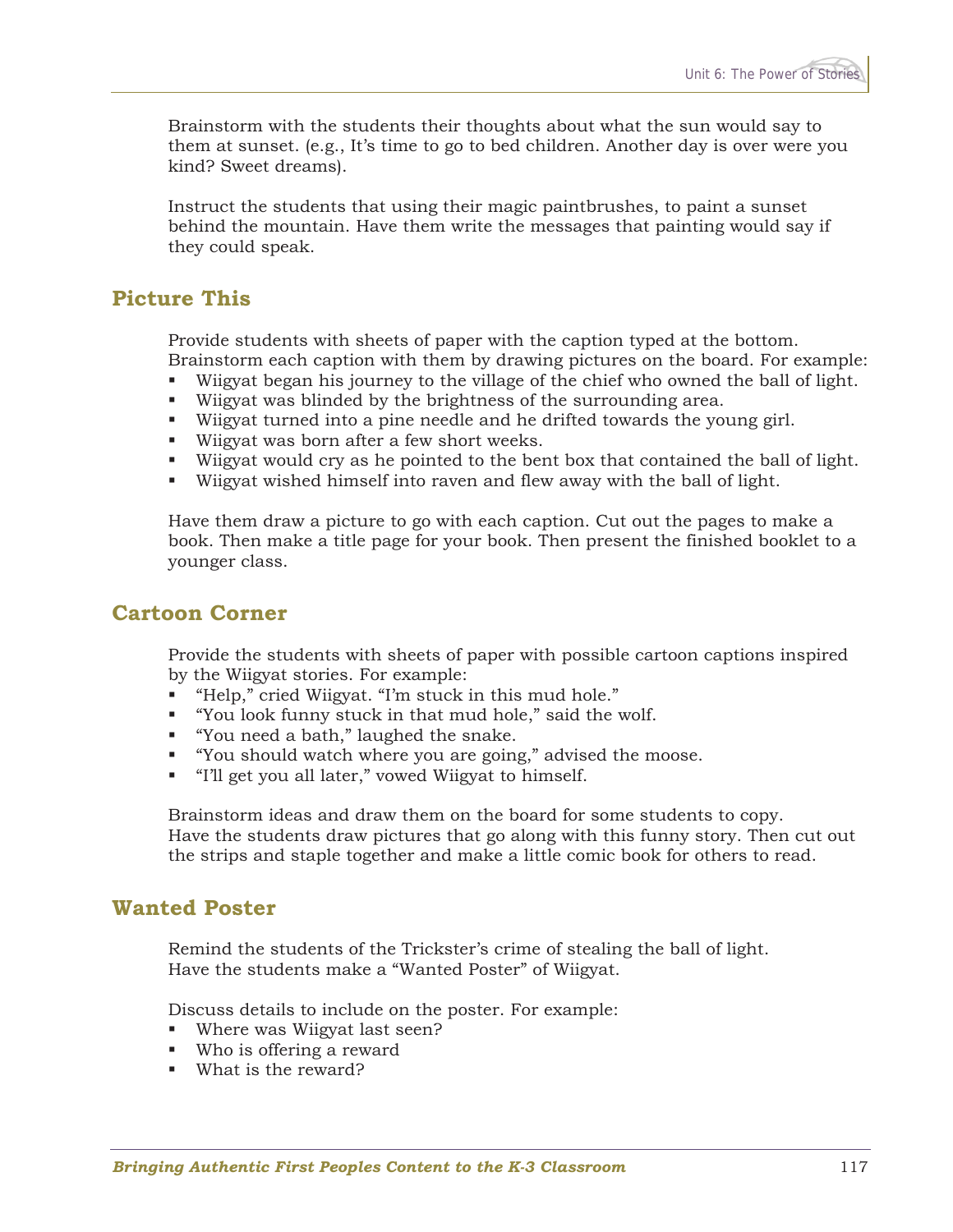Brainstorm ideas for visuals. They could have Raven flying away with the ball in his mouth or a man looking at the sun in the sky. He is wanted for stealing the ball of light.

### **The Discarded Box**

After Wiigyat flew off with the ball of light, the box was empty.

To help struggling students add the following words on a wall word bank. When the students are familiar, write the words with a picture on index cards put them in a decorated ball of light box. Students can take turns reaching in for a card and reading it to the class.

After Wiigyat lost the ball of light, the empty box needed to be put to good use. Have the students decorate a box with pictures of raven, the sun, the moon and the stars. With the struggling students, make up a game where students go to the box and take out a word and read it to the class. The students can try to make a sentence with their word.

Sample words for word bank:

- **basket**
- gift grow
- $\blacksquare$  beak blanket
- **bright**
- chief

• pine

 $\blacksquare$  light moon

- darkness
- plan play
- $\blacksquare$  fell  $\blacksquare$  fly

• pleading

- raven
- return
- scoop
- sky
- stars
- sun
- tantrum
- water

### **Extended Reading and Writing Activities**

#### *Dialogue*

Have students work in groups to create a dialogue inspired by "Wiigyat Visits the Shining Village."

Brainstorm what Wiigyat's mother and her father the chief would say as the mother defends her son and the chief does not want to share his ball of light. Each group can assign a writer and a presenter. Each group can present their script to the class.

Write a dialogue between the doting mother and her father the chief.

Mother: "Let him play with the ball of light." Chief: "No way." Mother: "I am sad when he cries." Chief: "He might break it."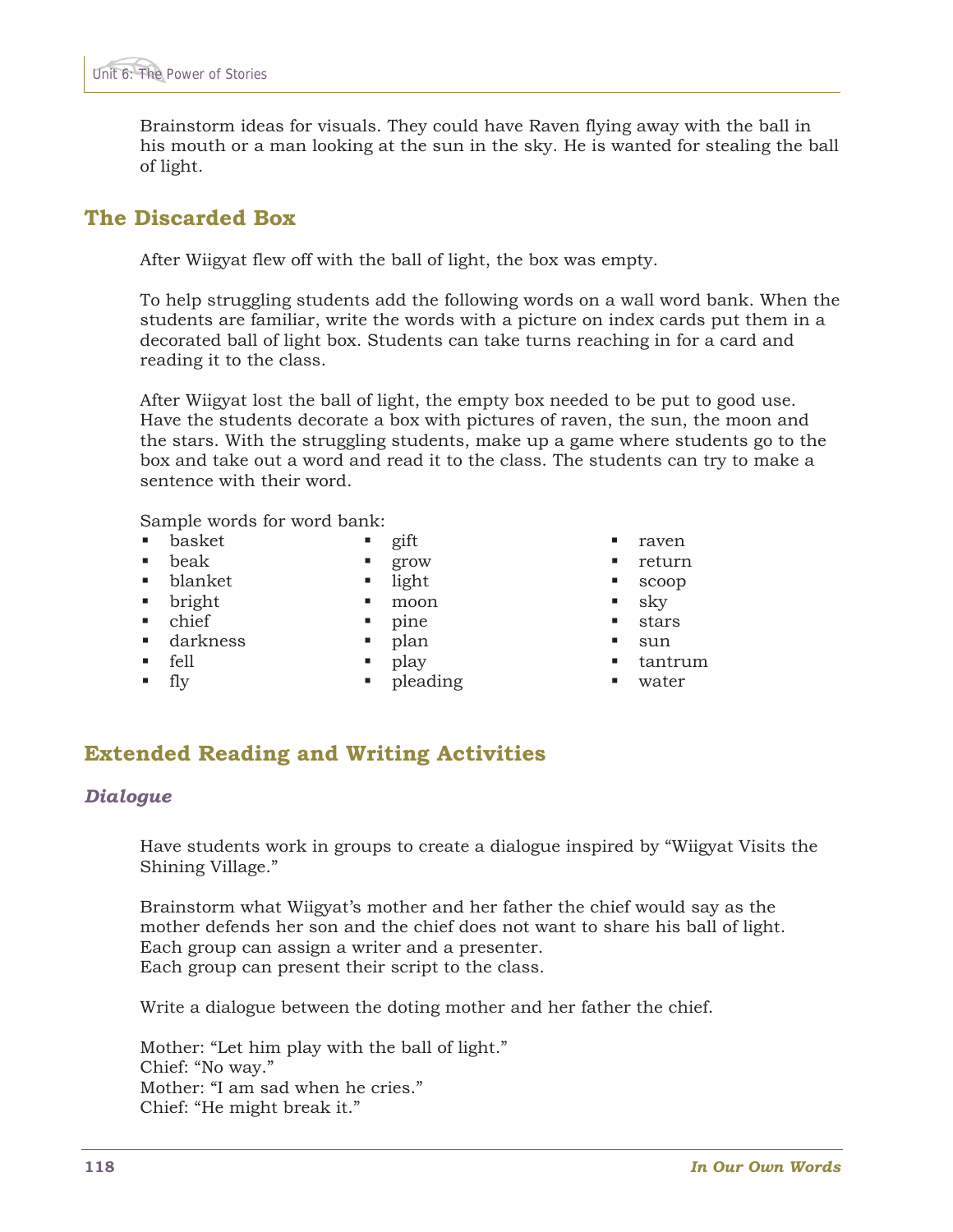#### *Song Writing*

Have the students write a song about the sun. Suggest familiar tunes from classroom repertoire, folk songs, etc.

#### **Example:**

(Tune: New Moon on the Rise) The sun walks in the sky The sun dances in the sky The sun swings in the sky fog can't even put it out rain can't chase it away it's not afraid of thunder Wiigyat has given us the sun.

Divide the class into two groups and have them stand in groups at opposite ends of the room. Have one group sing while the second group echoes each line sung. When the students are familiar with the song, provide drums so the children and beat out the rhythm. A paper plate and pencil can be used for a drum and drumstick if drums are not available.

Use a small ball and have everyone move along with the actions in the song. The spatial concepts, shapes and body awareness are here as everyone moves. For example:

*The sun walks in the sky* — throw the ball in the air as you walk forward *The sun dances in the sky —* throw the ball from one hand to the other as you boogie backwards *The sun swings in the sky —* bounce the ball as you sway *The fog can't put it out —* hide the ball behind your back *Rain can't chase it —* roll the ball on the floor in front of you and chase after it *It is not afraid of thunder —* throw the ball up and miss it and act frightened *Wiigyat has given us by the sun —* stand tall and put your arms up over your head, place the ball in your cupped hands.

#### *Poetry Forms*

Review or instruct the rules for different poetry forms (e.g., cinquain, rhyming couplet, limerick, title poetry). Have students write poems inspired by the Wiigyat stories.

Example Title Poetry:

*W wanders* 

- *I in the forest*
- *I interesting life*
- *G goes looking for his people*
- *Y yells a lot*
- *A abandoned by his people*
- *T tells a good story*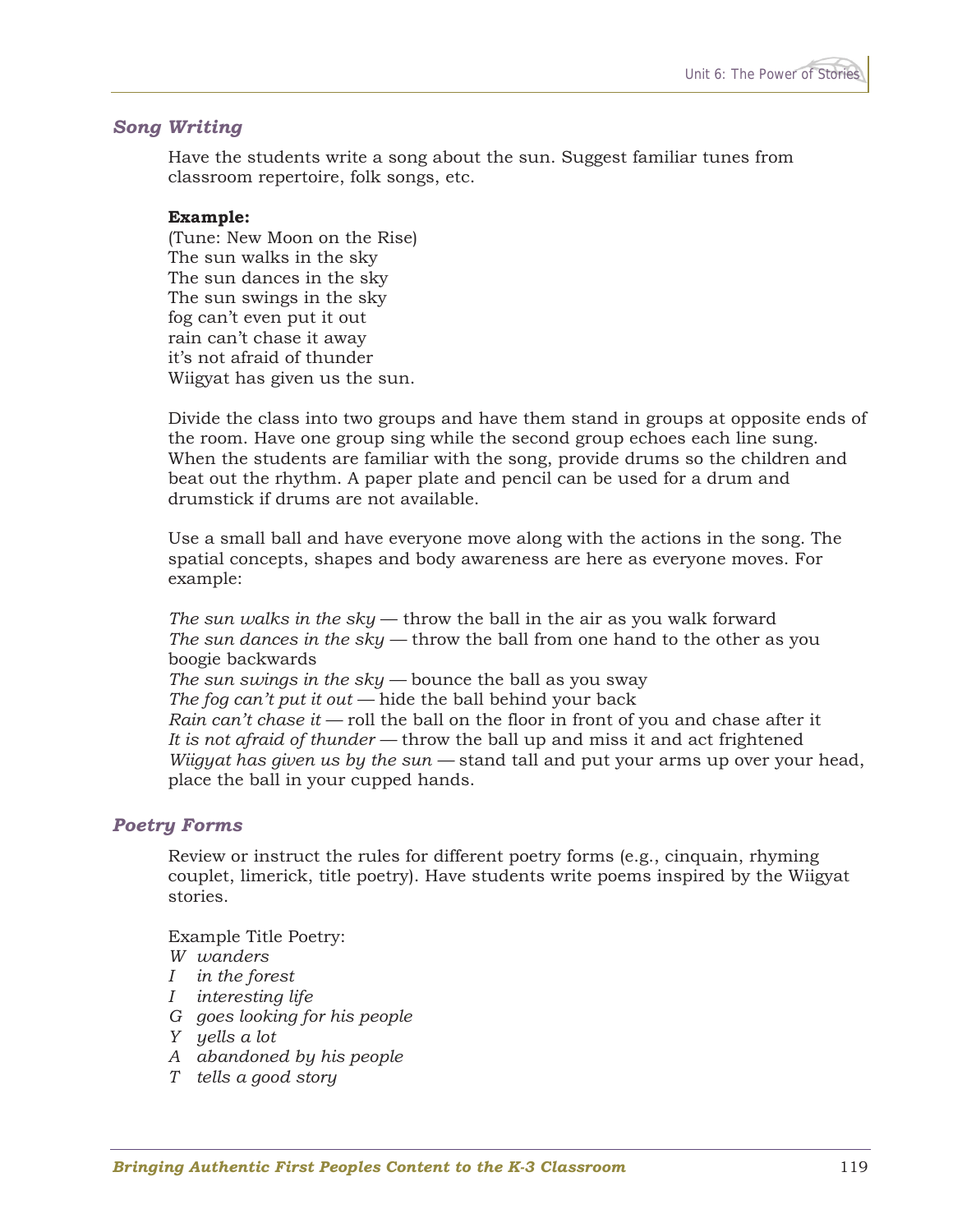Example Rhyming Couplets:

*Wiigyat loves being free He sits under a tree He looks at the sky And eats his pie.* 

Example Cinquain:  *Wiigyat Tall, handsome Walks, tricks, eats All alone and sad Trickster* 

Example Limerick: *Wiigyat fell out of the boat He could not float He couldn't see the dock As he sank like a rock And he lost his brand new coat.* 

#### *Vocabulary Building*

Provide students with a printout of the Wiigyat stories, and have them highlight any unfamiliar words. Working in groups, have them look up and record the definitions for each word. Examples:

- Semi-darkness
- **Possessed**
- Spirit World
- **Supernatural**
- Disposing
- **Reputation**
- Prestige

### **Transformation**

Remind the students that Wiigyat had the ability to transform into raven. With each event Wiigyat would transform the lives of those around him.

Read *How the Fox Got His Crossed Legs* for an additional example of transformation.

Brainstorm with the students a major event that might have occurred in their lives, such as starting at a new school, a new baby in the house, a family member moving away, or getting a puppy.

Have students select one major event from their lives and create a short journal entry to answer the following questions:

- What was the change in your life?
- What happened after the change?
- How did you feel about the change?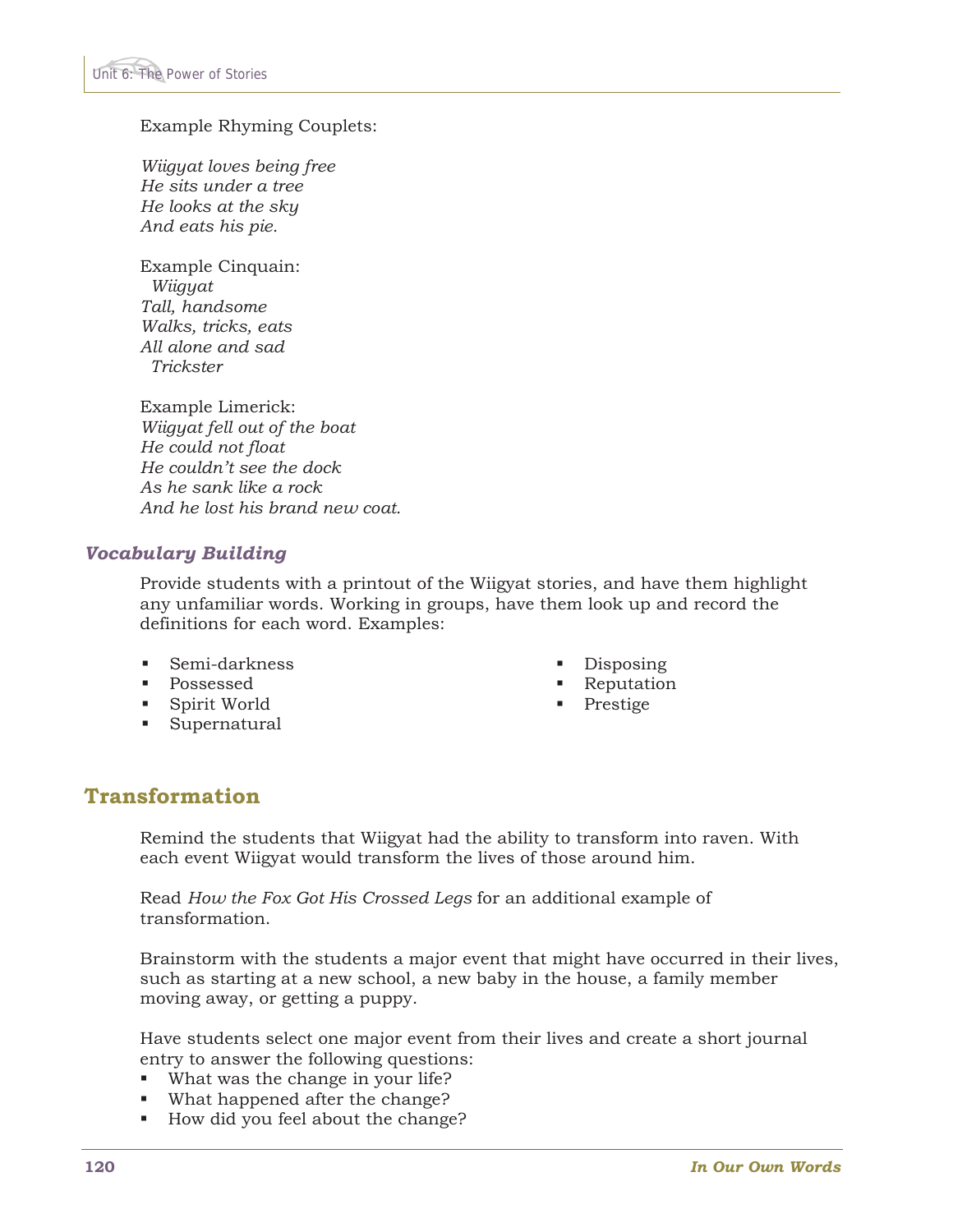Volunteers can read their charts to the class.

Continue by reminding students that Wiigyat's timeline extends over many centuries, and the Wiigyat stories live on.

Have students continue their significant events list by creating a timeline of milestones in their lives.

### **Staying Healthy and Safe**

 *Wiigyat was very healthy. He walked every day and he ate healthy foods like fish and berries.* 

Brainstorm and discuss the people who keep us healthy. For example:

- **parents and caregivers**
- Elders and community members
- PE teachers and coaches
- doctors and nurses
- **dentists**
- **gardeners**
- **fishermen and hunter**
- school cafeteria staff.

 *Wiigyat's family abandoned him because of he could not stop eating and he was stealing and lying. Wiigyat had to fend for himself; there was no one to keep him safe.* 

Continue by talking about those people who keep us safe. For example:

- parents and caregivers
- Elders and community members
- $\blacksquare$  teachers
- janitors
- **fire fighters**
- police

Have student select three people who help them stay healthy and safe, draw a picture of each, and explain what healthy practices they promote.

*Wiigyat practiced 3 out of 4 of the healthy habits. He didn't brush his teeth.* 

Brainstorm all the good habits that contribute to good health with the students. For example:

- Eating healthy foods
- Getting 9 hours sleep
- Jogging everyday
- **Brushing my teeth 2 times a day**
- Eating an apple every day
- **Humming a little tune every day**
- Biking every day in the summer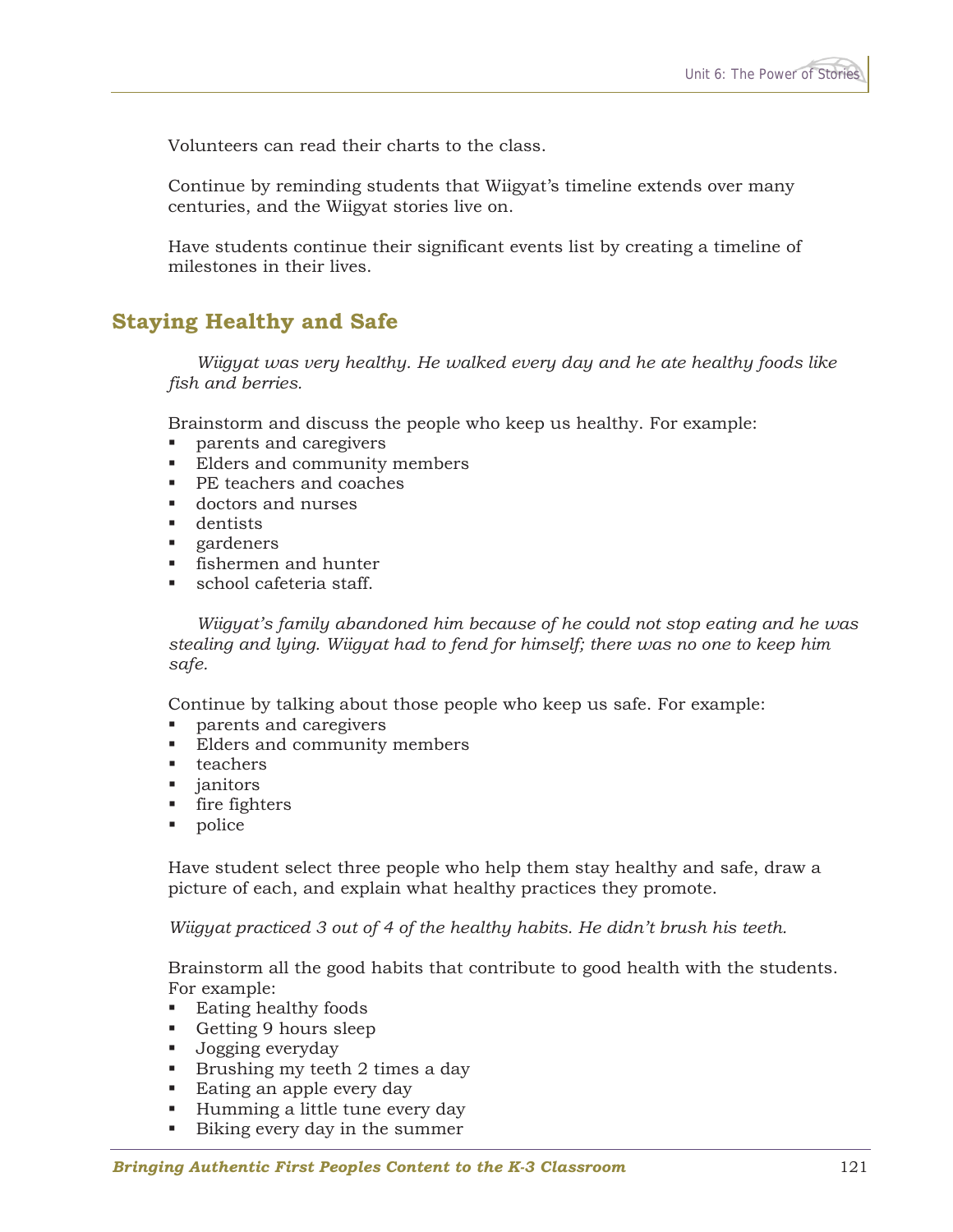Have students select four good habits they currently practice. The students can fold their paper in half then half again and draw one of their selections in each square. Display the worksheets on the bulletin board.

### **Don't Smoke!**

*The children loved playing with Wiigyat because he was so adventurous and creative. Wiigyat would play with the children if they had food, so the children would find food for so Wiigyat would play with them.* 

 *One day Wiigyat wanted to teach them a new activity. He called it the 'To make smoke' game. Wiigyat took the children to a patch of dried cow's parsnip. Wiigyat cut the skinny stalks that were not hollowed out and cut then into 6 cm lengths and gave them to the children. Wiigyat took a burning piece of wood and lit up the cow's parsnip. Wiigyat showed them how to puff on the stalk and blow out smoke. The children enjoyed the "To make smoke" game. Wiigyat showed them how to shape his lips so they could make circles. The children knew if Wiigyat was the teacher, their parents would not approve.* 

Discuss the harmful effects of smoking. Brainstorm refusal statement students can use if someone tries to get them to smoke. For example:

- No Thank You
- I'm not allowed
- I will get grounded
- My parents won't let me
- No thanks, I'm allergic
- I don't want to smell like smoke

Have students create cartoons of themselves using one or more of the refusal statements.

### **Button Blanket**

#### *Materials and Preparation*

You will need red, black and white construction paper, 30 buttons for each student, and glue.

Make a raven design from the red construction paper and center it on the 8 by 11 black construction paper. (Have students create their own flying or sitting raven design.) Or if preferred the blanket could be red and the trim and design black.

Cut red strips 6 cm wide for the border. Make round circles on the white the size of small buttons and glue on to the blanket as shown.

Copy the button blanket template, 1 per student (provided at the end of this unit)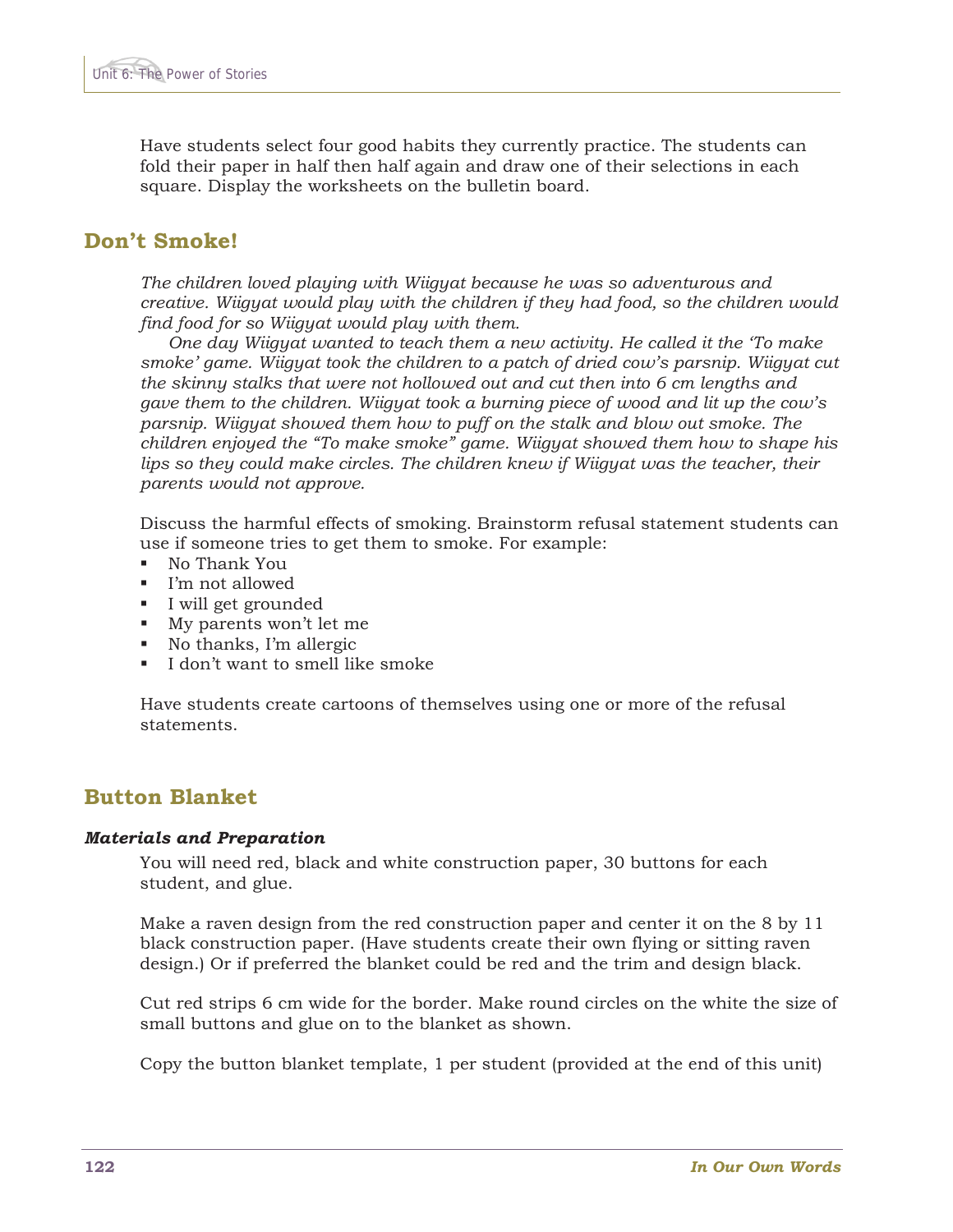#### *Procedure*

Read Chapter 3 (Wiigyat's Death).

If available, invite a guest from the First Peoples community to show a completed button blanket and talk about how they are made.

Distribute the template and the materials for students to make their blankets. Demonstrate each step for constructing the blanket:

- Take the entire black sheet that is to be the blanket
- Glue the red strips to the top and the sides
- Glue 6 buttons spaced along the top of the blanket, with space for the neckline
- Glue 12 buttons evenly spaced along each sides of the blanket
- Take the previously raven prepared design and glue it to the center of the blanket
- Make sure there is one mistake made on the blanket.

### **Reporting Skills**

Read the story of Wiigyat's Death to the class. Have the students working in pairs and using the questions you have composed, assign a reporting paper to the students. The students can interview each other and write the last interview conducted with Wiigyat and the two mountain lions.

Brainstorm with the students what some of the answers might be. The students present their reports to the class.

Sample questions:

- Do you consider it an honour to be chosen by Wiigyat?
- Do you like being a mountain lion?
- If you could be another animal, what would that be?
- Wiigyat, were you surprised to learn that you had a brother?
- Wiigyat, what was the highlight of your life?
- Wiigyat, do you have any regrets?
- What would you change?
- Wiigyat, what do you want to say to the children of the future?

Possible answers:

- I consider it an honour to be chosen to guard Wiigyat forever.
- I love being a mountain lion but I would love to be like the eagle and fly so high.
- I was shocked and thrilled to learn that I had a brother. I cried when I heard because I really wanted to be with my family.
- The highlight was when the sun flew into the sky and there was light for everyone.
- I regret the bad things I have done. I would learn all the skills my parents tried to teach me.
- To the children of the future listen to your teachers, your parents, and your Elders.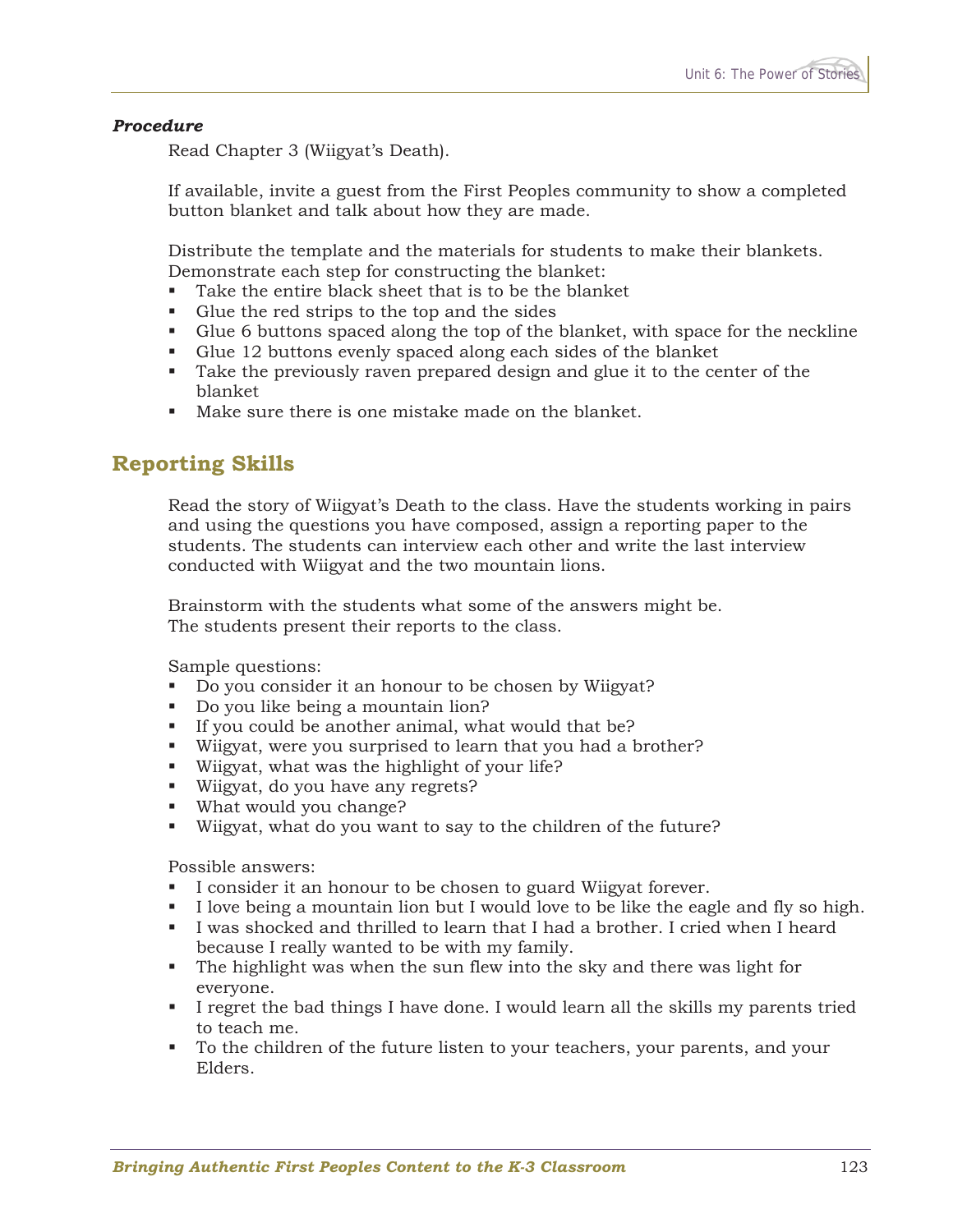### **Eulogy**

Have the students write a eulogy for Wiigyat. Include his creations, his skills, his hobbies, his talents, his strengths, the purpose of his life and what he left behind. With a eulogy, the Gitxsan never dwell on the negative. Wrap up Wiigyat's life in a powerful closing sentence. You might want to read the eulogy of a well-known personality to the students, such as Terry Fox, and then assign the eulogy writing.

#### Examples:

 Wiigyat was born at the dawn of time. His Grandfather gave him everything he wanted.

 Wiigyat took the ball of light from his Grandfather and then he dropped it and created the sun, the moon and the stars. Wiigyat was a great storyteller and he could sing and dance.

 He was very charming and very handsome. He left many stories behind for the Gitxsan, so they could learn from his mistakes.

 The history of the Gitxsan was more colourful because Wiigyat walked on this good earth.

He created the sun, moon and stars.

He was able to transform.

He was a great storyteller.

He was a singer and dancer.

He was very charming.

He was very handsome.

The stories that he left behind are lessons for everyone.

The history of the Gitxsan was more colourful because Wiigyat walked on this good earth.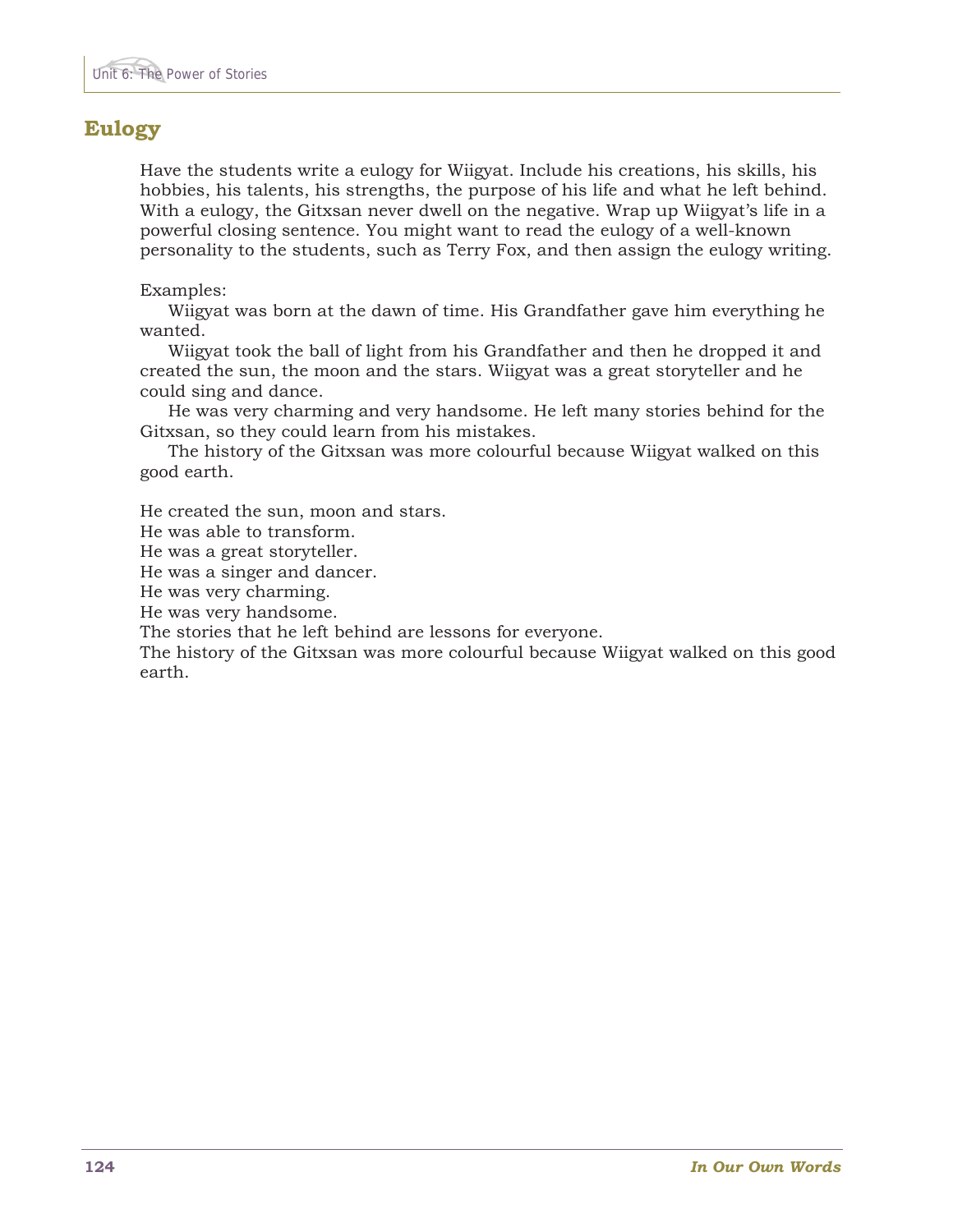# **Wiigyat — The Gitxsan Trickster**

### **Introduction: Origin of a Gitxsan Trickster**

 The story tells that a baby boy was found by a fisherman near a pile of driftwood on the shores of the Skeena River. The fisherman took the baby back to their village. The chief and his wife did not have any children, so they adopted him. The chief's wife named the baby Wiigyat. It was soon discovered that Wiigyat could not or would not eat, but he continued to grow. The chief and his wife were very concerned because the Gitxsan were always whispering about their strange child. The chief offered a reward to anyone who could entice the child to eat. All attempts were unsuccessful.

 Then one day a tall dark stranger with skinny, scabby legs arrived by canoe to Wiigyat's adopted village. The stranger would pull scabs off his skinny legs and place them in Wiigyat's mouth when he thought no one was looking. The children ran to their parents to tell of the stranger's actions but no one would believe them.

 It was then that Wiigyat started to eat. The mysterious stranger, who was really a raven, refused any gifts for his kindness. The chief and his wife were very pleased that their problem was solved and their child was now eating.

 It was soon discovered that Wiigyat's ravenous appetite could not be satisfied. He ate all the food in his parent's home. He went and stole food from the other smokehouses and food caches. The chief gave away all his belongings as retribution for Wiigyat's stealing. Wiigyat's eating was out of control.

 In the early morning the chief assembled all his people very quietly. It was time to leave the village and Wiigyat. Wiigyat awoke as the canoes were leaving. Wiigyat shouted for his parents to come back for him. The canoes disappeared into the morning mist. Wiigyat was all alone. Wiigyat thought that they did not hear him. So he planned to set off on a journey to find them. A journey that involved stealing, lying, cheating, bullying, greed and poverty.

### **Characteristics of Wiigyat Stories**

Much of the popularity of the Wiigyat stories is that they are amusing. The stories combine mischief with creativity. Another reason is that the listeners can relate to the Trickster or to the one that is being deceived. In addition, who among us does not enjoy eating? The Wiigyat stories teach lessons about the ineffective risks of being inexperienced in the ways of the world. It is important to be disciplined and learn the skills so one can be independent. Within the layers of the lessons, Wiigyat stories stresses the values of co-operation, the wisdom of looking at problems from different perspectives and emphasizes the importance of accepting the lessons life deals you, because that is life.



### **Chapter 1: Wiigyat Visits the Shining Village**

 Wiigyat's father, the chief, gathered the people together. It was time to leave the village and Wiigyat. His eating was out of control and the resources were at running low. In the early morning while Wiigyat slept, after a night of stealing and eating, the canoes silently slipped away. Wiigyat's mother had left some food for Wiigyat. He quickly gobbled it up and looked around for more. There was nothing left in the village.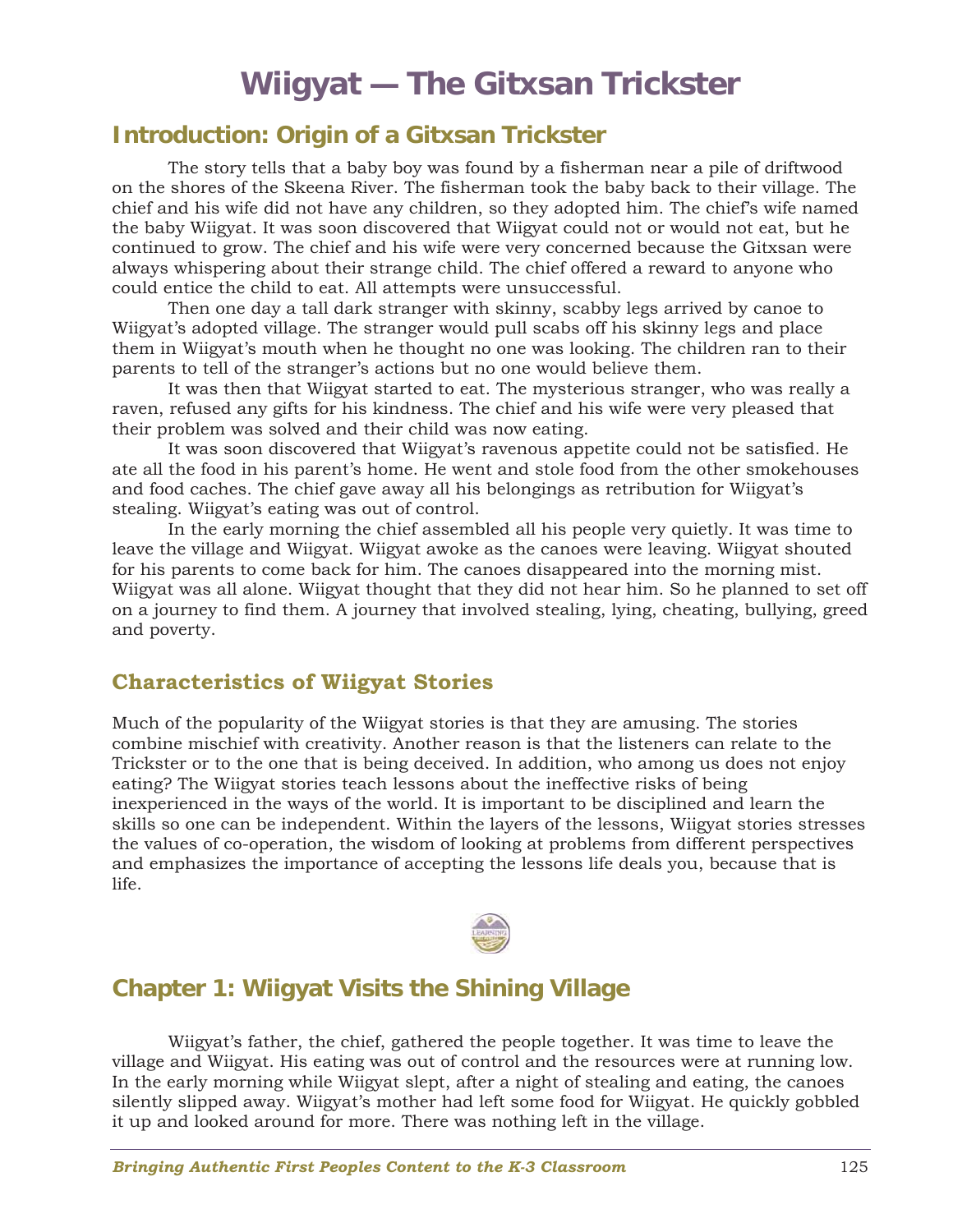One evening when he still had a home, Wiigyat had been outside the smokehouse waiting for the women to leave so he could fill his stomach. Wiigyat remembered the storyteller among them talking about a chief, in a northern village, who would not share the ball of light he owned. It was a time when the Gitxsan Territories were still in semidarkness. Wiigyat knew if he possessed the ball of light it would change his life for the better.

 Wiigyat began his journey through the vast wilderness to the village of the chief who owned the ball of light. Along the way he ate berries and drank lots of water to fool his grumbling stomach. One day he came to a steep canyon. Discouraged and not knowing how to get across; he sat down and wishing that he could fly. He felt a strange sensation as his body transformed into a raven. It dawned on Wiigyat that he had supernatural power. It was a great discovery. Raven flew to the other of the canyon and wished himself back to human form.

 After several days Wiigyat came to the outskirts of a village. Wiigyat was blinded by the brightness of the surrounding area. He remained in the wooded area and spied on the activities of the people. Throughout the day a group of young girls would come to the river to fetch water and have a drink. The girls would scoop up the water with their hands and drink and then fill their water baskets and return to the village.

 Wiigyat decided that he would wish himself into a pine needle and he drifted towards the daughter of the chief who owned the ball of light. The young girl scooped water into her hand and she noticed the pine needle, instead of disposing of it she just blew it to one side. She drank the water and the pine needle slipped down her throat. On the same day, the young girl was pregnant. The people were amazed with the short duration of the girl's pregnancy. Wiigyat was born after a few short weeks and he started to grow at an amazing rate.

 The new mother loved her strange son who ate everything she prepared for him. Before long Wiigyat was walking and the first word he uttered was Ye'e (Grandfather). "Ye'e, Ye'e," Wiigyat would cry as he pointed to the bent box that contained the ball of light. Wiigyat threw tantrums and cried for the ball of light, but the chief who owned the ball of light did not trust anyone with his prized possession.

 Wiigyat's mother and grandmother pleaded with the chief to let the child play with the ball of light. After all, what harm could a little boy do to the precious ball of light? Finally, fed up with the crying and tantrums, and secretly pleased that the first word his grandson spoke was Ye'e, the chief reluctantly gave in to the pleadings of his wife and daughter. Wiigyat brushed away his large tears and started playing very nicely with the ball. Wiigyat politely thanked his Ye'e, the chief and went to play with the other children. He had suddenly started speaking in full sentences. The beaming mother was so proud of her son. "Look at him," the grandmother, scolded the chief, "he is so charming and smart and you wouldn't let him play with the ball of light."

 Each day Wiigyat would ask for the ball of light and he would return it. One day when Wiigyat was bouncing the ball down the path that led to the river the chief did not pay any attention, after all his favorite grandson would bring it back.

 Wiigyat wished himself into raven and flew away with the ball of light. Wiigyat's grandfather, the chief, was screaming, "I knew it was you Wiigyat, who doesn't know you?" Of course, he did not know it was Wiigyat, but he wanted others to think he did. The village was blanketed in darkness as raven flew away.

### **Chapter 2: Raven's Accident**

 Wiigyat flew towards the Kisgegas River where he knew the Gitxsan would be busy with their salmon harvest. Wiigyat saw people below, there was not much light, except for the shiny ball in his mouth. Wiigyat did not realize that he was in 'the land in between'.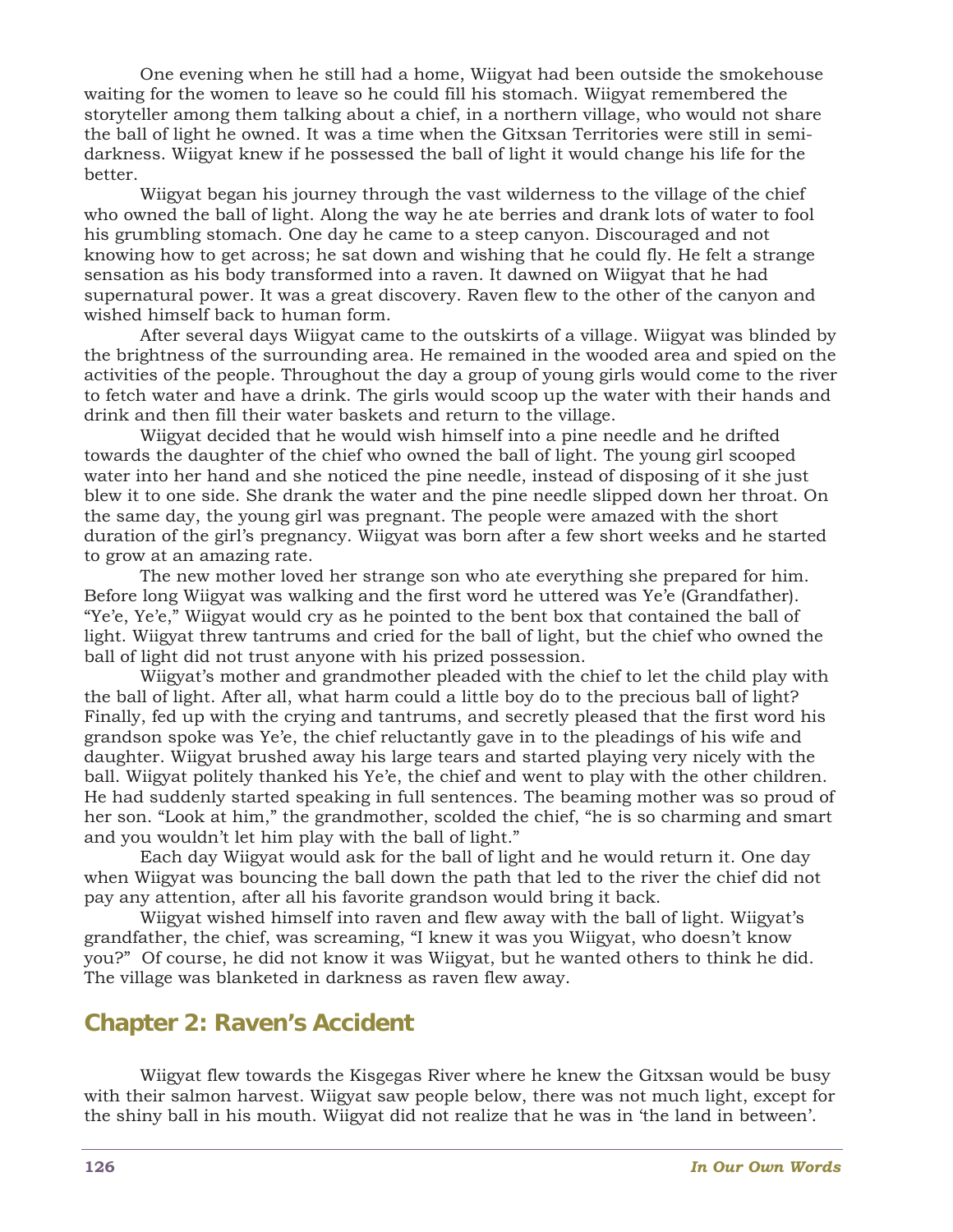This was where spirits that denied their deaths worked preparing their salmon. The spirits went about doing the same tasks they did while they were still alive. They were doomed to repeat these tasks until they surrendered to their deaths. These were the living dead, who refused to enter into the spirit world. They liked the semi-darkness in which they existed. They were not ready to go to the light.

 Not realizing this, Wiigyat opened his mouth to ask if they would like to use his ball of light the ball, it fell and broke. The ball shattered into a million pieces. The larger pieces became the sun and moon and the smaller pieces filled the sky with stars. Wiigyat took a few pieces and placed them in his robe. Raven accidentally gave the gift of light to the Gitxsan. He shrugged his shoulders and wandered on devising yet another plan to ease his great hunger.

### **Chapter 3: Wiigyat's Death**

 Wiigyat was very tired. He walked towards the West; this was to be his final journey. He was told that he had a brother living there in a western village amongst the Tsimshian. After Wiigyat was reunited with his brother, he felt that he had a sense of family and identity. His search was over. Wiigyat climbed the mountain and found a cave. He took two young mountain lions into the cave and sat one on either side. Wiigyat was a supernatural being. He willed that they be turned into stone. And there they sit to this very day.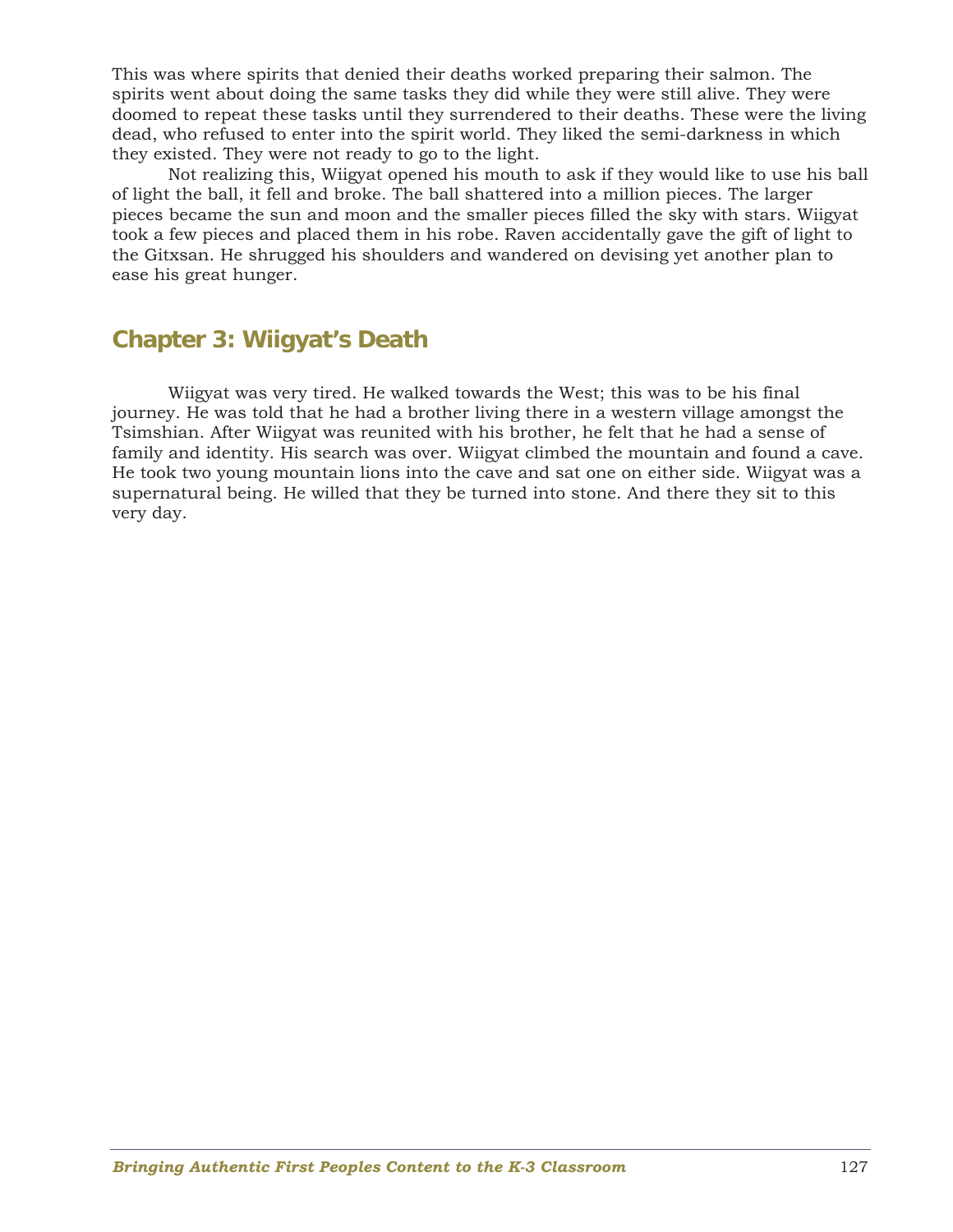# **Raven Stealing the Sun**

As Raven (Wiigyat) releases the sun from the box, he exemplifies the eternal curiosity of the human mind. The world of knowledge is the world of light.



"Raven Stealing the Sun" artwork copyright © 1978 Ken N. Mowatt. (Mas lik<sup>1</sup>i<sup>1</sup>nsxw). Used with permission.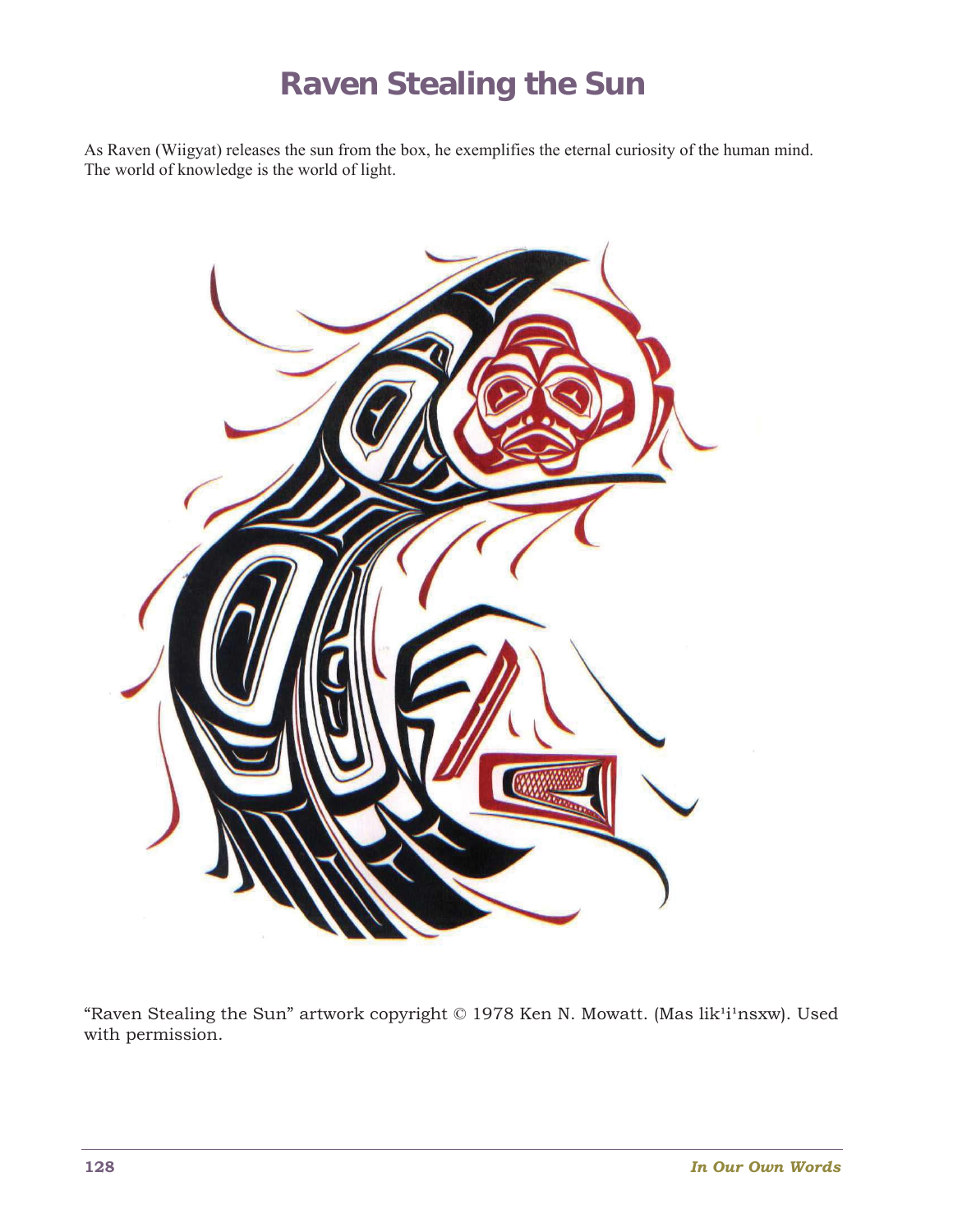# **Wiigyat's Plate**

Wiigyat always took more food than anyone. He also finished everything on his plate!

Take the foods from Wiigyat's plate and list them in the proper food groups.



| Meat & Meat<br><b>Products</b> | Milk & Milk<br><b>Products</b> | <b>Bread &amp; Cereal</b> | <b>Fruits and</b><br><b>Vegetables</b> |
|--------------------------------|--------------------------------|---------------------------|----------------------------------------|
|                                |                                |                           |                                        |
|                                |                                |                           |                                        |
|                                |                                |                           |                                        |
|                                |                                |                           |                                        |
|                                |                                |                           |                                        |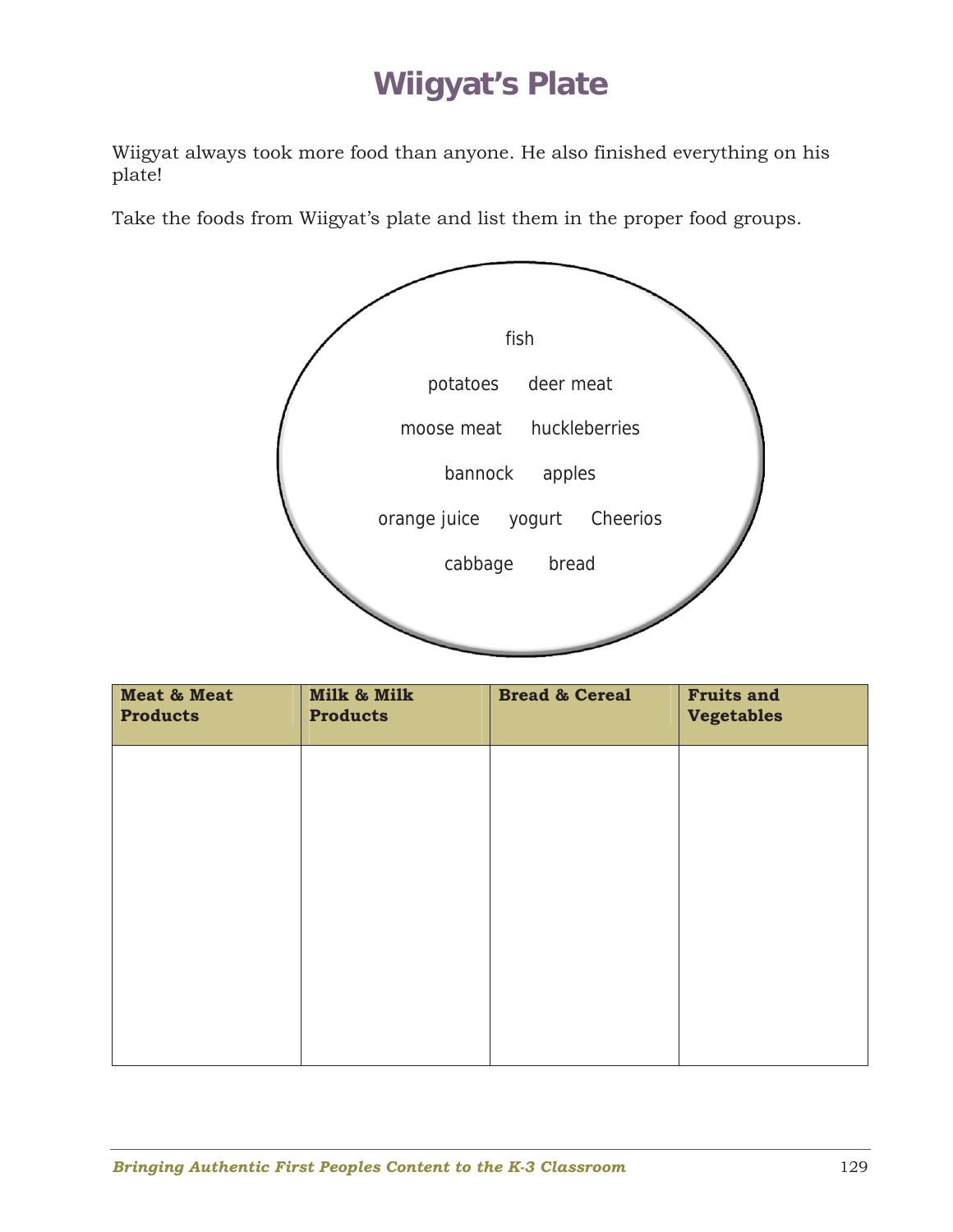# **Wiigyat and the Nutrition Spirits**

| Characters: | Wiigyat             |
|-------------|---------------------|
|             | 3 Nutrition Spirits |
|             | 2 Narrators         |

Fishermen Grannies Hunters

*(Narrators and Spirits enter at the same time. Nutrition Spirits dressed in green with green headdresses.)* 

1st Narrator A long time ago, Wiigyat had been to Residential School and he learned some bad habits. He had learned about this thing called junk food. He returned to Gitanmaax, very skinny and with bad teeth.

*(Enters Wiigyat, wearing a black robe and with blackened teeth)* 

2nd Narrator Wiigyat found his traditional Gitxsan food boring and tasteless.

*(Wiigyat sticks finger in mouth)* 

 So he convinced the Gitxsan to try to be more innovative with their cooking methods

 All the new exciting recipes would be in his new cook book. Of course, he would be the Judge of all the food. And all the proceeds from the cookbook would be his.

*(Wiigyat holds up his cookbook)* 

1st Narrator

The Nutrition Spirits are finding all this very upsetting.

*(Nutrition spirits are standing with arms folded looking very disgusted shaking their heads)* 

 By the way, if you can see the Nutrition Spirits, it means you are eating right, exercising daily and feeding your spirit with pleasant positive thoughts.

2nd Narrator (Holding a box of chips.) What Spirits? The first group to try and get into Wiigyat's cookbook are the Gitxsan fishermen.

*(Enter fishermen with net, rods and platter) (Wearing caps and vests)* 

 They have slipped away from their regular healthy fish chowder and they have invented fish and chips fried in saturated fats and sprinkled with tonnes of salt.

*(Wiigyat samples the food and licks his lips and scribbles in his cookbook) (The Spirits do thumbs down)*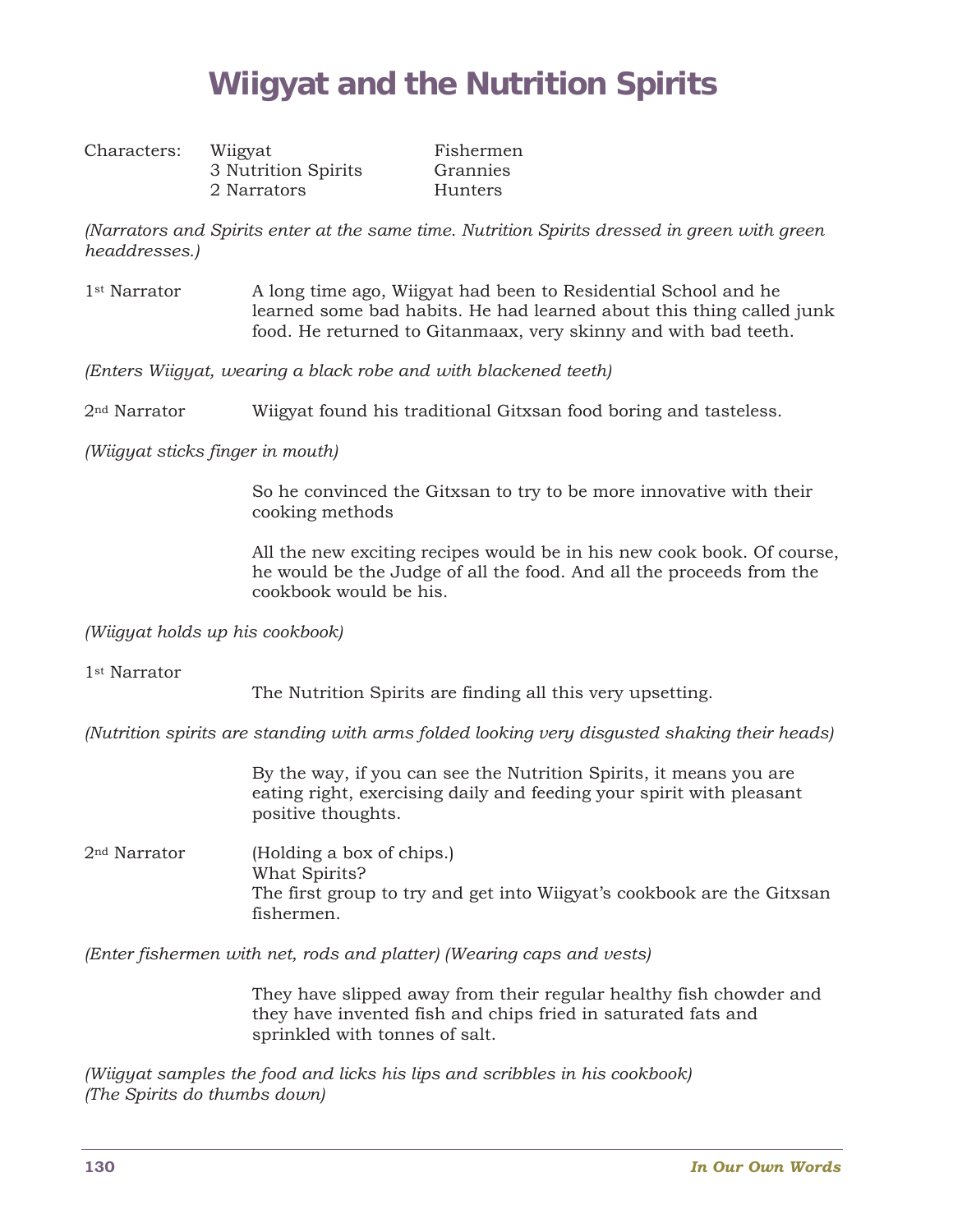The fishermen pull down a "yes."

1st Narrator Well the fishermen are in, much to the disapproval of the Nutrition Spirits. Next up are the Gitxsan Grannies. I just know they will stick to traditional Gitxsan foods. They are so wise.

*(Enter Grannies with platter of bannock piled with icing) (Grannies are wearing kerchiefs and aprons)* 

> Goodness Sakes, they have plastered their bannock with icing and sprinkled it with huge flakes of chocolate and slivers of hazelnuts.

*(Wiigyat sniffs at the bannock, has a taste and writes in cook book) (Grannies high-five each other) (Spirits put their noses in the air and do a blocking hand)* 

2<sup>nd</sup> Narrator Oh dear, the Grannies are so happy they don't even care that they have offended the Nutrition Spirits. Oh, here come the hunters. They have their entry of deep fried garlic grouse wings and sweet and sour moose ribs. Yummy, that looks good!

*(Wiigyat is nodding, eating then he licks each finger and writes in his book) (The Spirits are shaking their fingers in a scolding way at the hunters) (The hunters pat each other on the back) (The hunters are wearing red jackets carrying spears and platters)* 

1st Narrator Wow, all the recipes made it into Wiigyat's cookbook. I'd like to try those recipes myself. They are all very creative. Wiigyat is going to eat all that food himself and he's going to make a lot of money with that cookbook. Look, the Nutrition Spirits are leaving.

*(Nutrition Spirits leave crying)* 

2nd Narrator Look, the Gitxsan are following the Nutrition Spirits. I think they are afraid because they have offended them. I hear the Nutrition Spirits are easily offended. Mark my words; there is going to thunder and lightning tonight.

1st Narrator Goodness, Wiigyat learned a lot of bad habits at Residential School; I thought he was learning math and reading. He has upset the Nutrition spirits and he even corrupted the Gitxsan Grannies. I never thought I would see the day.

2nd Narrator Please, pleaseee, try not to be like Wiigyat. He is so bad.

 And to all of you, who could see the Nutrition Spirits, keep eating right, and exercise every day. Get 10 hours of sleep every night. We need to cheer up our Nutrition Spirits so they return to us. After all, where would we be without them?

| Sabax. pronounced         | Sabax |
|---------------------------|-------|
| sah-BA, meaning "the end" |       |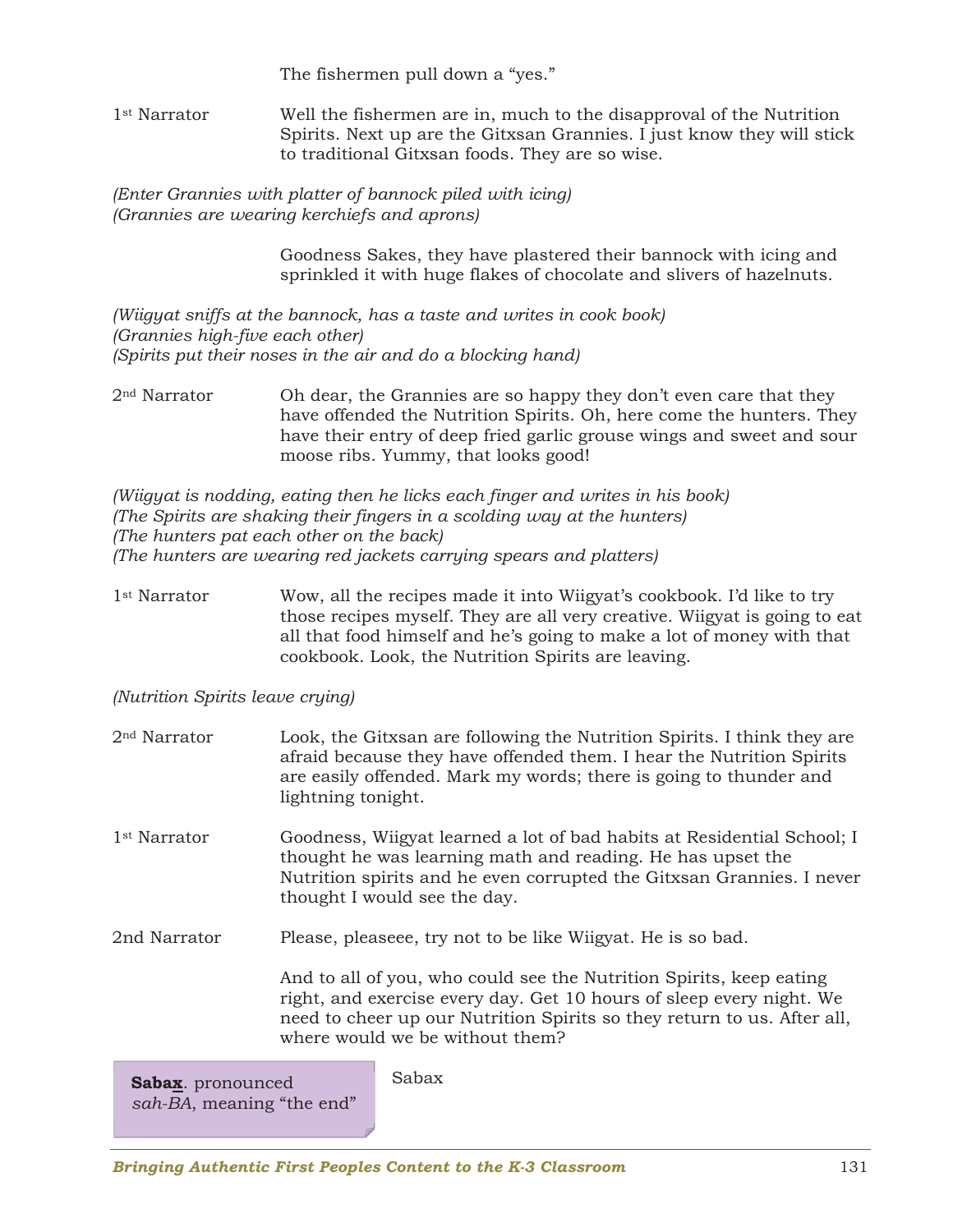# **Button Blanket**

The Gitxsan always leave one mistake on the blanket. They do not insist on perfection from anyone. In this way there will always be work for the future generations to do.

| 000       | $\overline{\circ\circ\circ}$ |  |
|-----------|------------------------------|--|
| $\bullet$ | $\bullet$                    |  |
| $\bullet$ | $\bullet$                    |  |
| $\bullet$ | $\bullet$                    |  |
| $\bullet$ | $\bullet$                    |  |
| $\bullet$ | $\bullet$                    |  |
| $\bullet$ | $\bullet$                    |  |
| $\bullet$ | $\bullet$                    |  |
| $\bullet$ | $\bullet$                    |  |
| $\bullet$ | $\bullet$                    |  |
| $\bullet$ | $\bullet$                    |  |
| $\bullet$ | $\bullet$                    |  |
| $\bullet$ | $\bullet$                    |  |
|           |                              |  |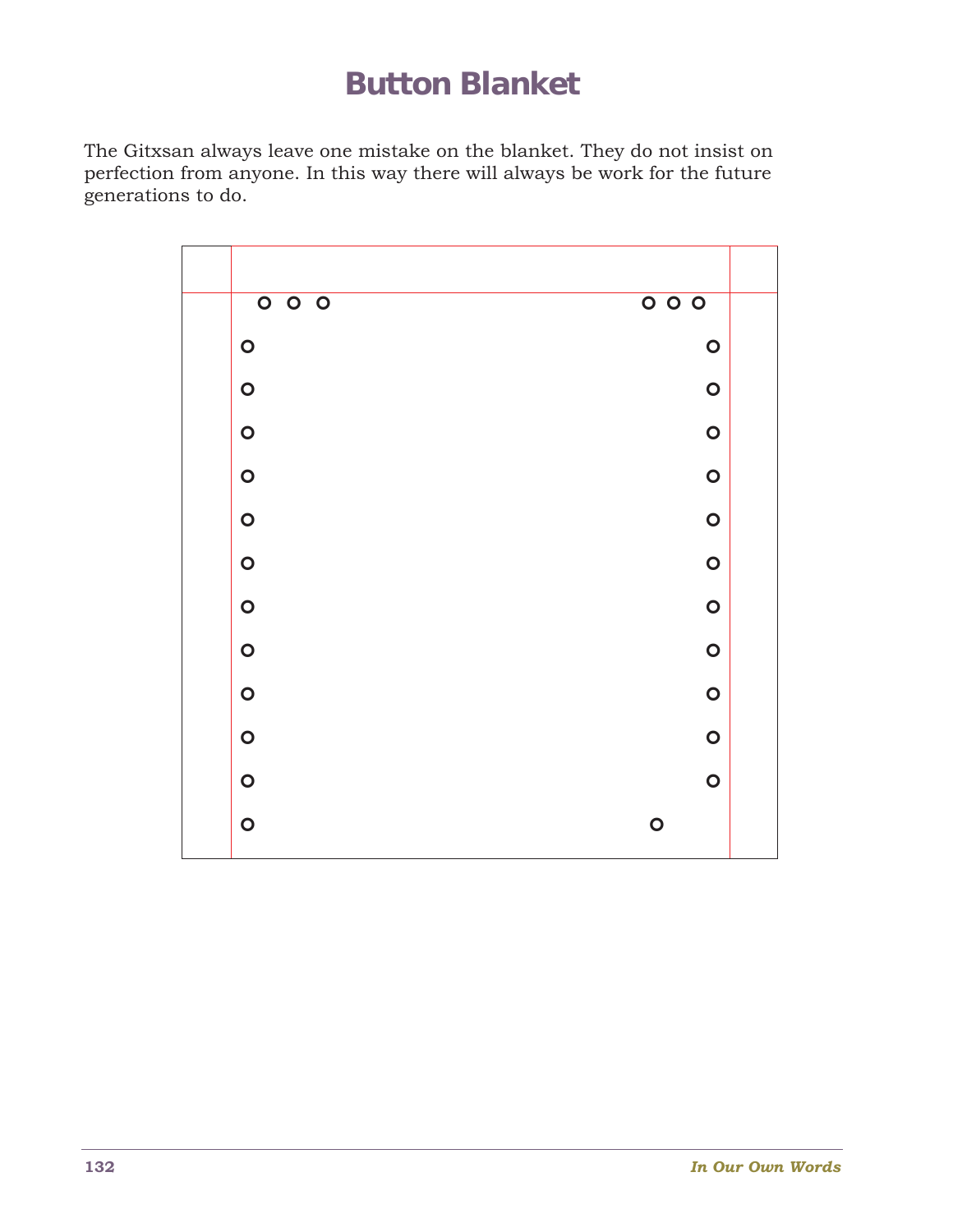# **Rating Scale — Personal Writing**

| <b>Emerging</b>                                                                                                                                                                                                                                                     | <b>Developing</b>                                                                                                                                                                                                                                                | <b>Acquired</b>                                                                                                                                                                                                                                                                                            | <b>Accomplished</b>                                                                                                                                                                                                                                                                      |
|---------------------------------------------------------------------------------------------------------------------------------------------------------------------------------------------------------------------------------------------------------------------|------------------------------------------------------------------------------------------------------------------------------------------------------------------------------------------------------------------------------------------------------------------|------------------------------------------------------------------------------------------------------------------------------------------------------------------------------------------------------------------------------------------------------------------------------------------------------------|------------------------------------------------------------------------------------------------------------------------------------------------------------------------------------------------------------------------------------------------------------------------------------------|
| ■ topic may be hard<br>to determine<br>often very short<br>lacks details and<br>descriptions                                                                                                                                                                        | some connections to<br>experiences, offers<br>some ideas and<br>opinions<br>often irrelevant or<br>repetitious                                                                                                                                                   | <b>Meaning</b><br>makes connections<br>to personal<br>experiences,<br>a series of loosely<br>related ideas and<br>opinions<br>some relevant<br>examples                                                                                                                                                    | • offers opinions and<br>observations<br>sense of purpose;<br>ideas are related to<br>a central theme<br>relevant details,<br>with examples<br>■ comes from<br>thoughts, feelings,<br>opinions, memories,<br>and reflections                                                             |
| • Language is often<br>unclear; may make<br>errors in word<br>choices<br>relies on short,<br>simple sentence<br>that have been<br>provided                                                                                                                          | Uses simple, basic<br>language<br>• often repetitive<br>relies on short,<br>simple sentences or<br>one or more long,<br>rambling sentences                                                                                                                       | <b>Style</b><br>conversational<br>language; may<br>include some<br>description<br>some variety in<br>sentence length;<br>often short and<br>abrupt; some long<br>and run-on                                                                                                                                | simple descriptive<br>language with some<br>variety<br>• beginning to show<br>some control of<br>sentence structure;<br>some variety in<br>length and pattern                                                                                                                            |
| ■ topic is unclear<br>sequence is<br>illogical<br>omits connecting<br>words                                                                                                                                                                                         | often has no<br>beginning<br>• may ramble without<br>clear sequence or<br>connections seldom<br>uses connecting<br>■ words                                                                                                                                       | <b>Form</b><br>opening sentence<br>may signal the topic<br>• ideas are loosely<br>connected, often by<br>time (e.g., same day)<br>repeats a few simple<br>connecting words                                                                                                                                 | • a title or opening<br>sentence signals the<br>topic<br>sequenced and<br>connected<br>• beginning to use a<br>variety of<br>connecting words                                                                                                                                            |
| $\hspace{0.1mm}$ errors make the<br>writing difficult to<br>read<br>not written in<br>sentences<br>• may omit letters<br>and sounds<br>• often omits or uses<br>punctuation and<br>capital letters<br>inconsistently<br>frequent errors in<br>pronouns and<br>verbs | • frequent errors may<br>interfere with<br>meaning in places<br>some complete<br>sentences<br>• frequent spelling<br>errors (but all<br>sounds are<br>represented)<br>inconsistent use of<br>capitals and<br>punctuation some<br>errors in pronouns<br>and verbs | <b>Conventions</b><br>several errors, but<br>these do not interfere<br>with the meaning<br>most sentences are<br>complete<br>most common words<br>are spelled correctly<br>occasional errors in<br>end punctuation;<br>uses capital letters<br>correctly<br>most pronouns and<br>verb forms are<br>correct | • may include errors<br>(particularly in<br>more complex<br>language); these do<br>not affect meaning<br>• written in complete<br>sentences<br>• most spelling is<br>correct uses capital<br>letters and<br>• end punctuation<br>correctly<br>uses correct<br>pronouns and verb<br>forms |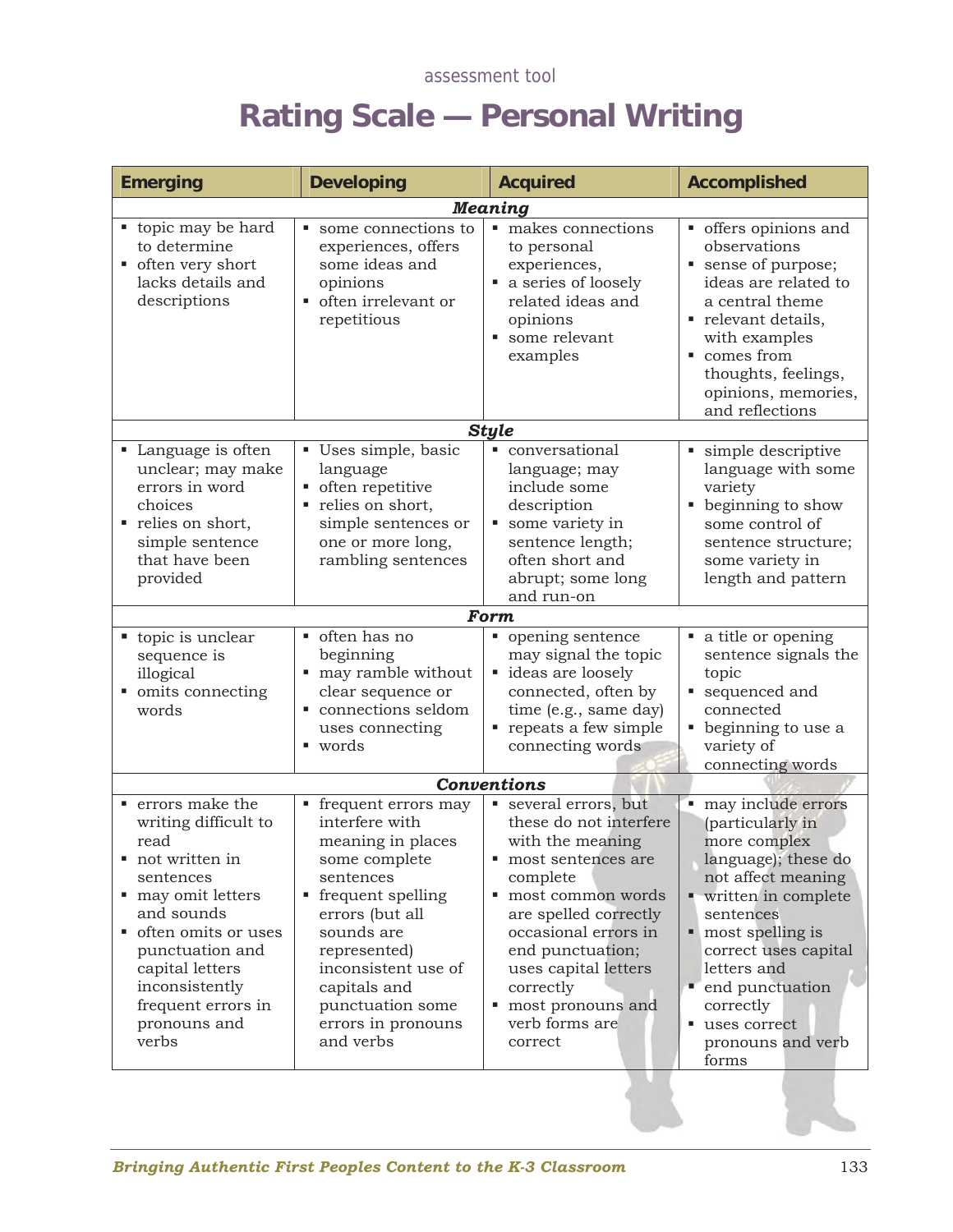# **Unit Assessment Criteria**

### *Reading*

Assess the extent to which students are able to:

- Read orally with rhythm, flow, and expression showing understanding of punctuation and other conventions of print.
- Identify the main idea of a passage.
- Identify or describe problem and solution, main characters, and setting in fiction.
- Locate information explicitly stated in narrative and informational text to answer literal-comprehension questions.
- Self-monitor comprehension by making predictions or formulating questions while reading.
- Retell a story after reading it.
- Make connections between a text and personal experiences (e.g., this reminds me of when I gave my favorite toy away).
- Express own opinion about material read.
- Distinguish between fiction/ nonfiction, prose/poetry, and short story/ drama.
- Identify use of dialogue or rhyme in common forms of text.
- Read orally high-frequency words.
- Obtain information using text features including pictures cues.
- Self-monitor and self- correcting while reading (e.g., sounding words out, adjusting reading pace).

#### *Mathematics*

Assess the extent to which students are able to:

- Understand and use numeration, including numbers, number systems, counting numbers, and whole numbers.
- Select and use appropriate systems, units, and tools of measurement, including estimation.
- Relate mathematical terms to everyday language.
- Clarify mathematical problems through discussion with others.
- Use mathematics in other curriculum areas.

#### *Science*

Assess the extent to which students are able to:

- Develop an understanding of the structure, function, behavior, development, life cycles, and diversity of life forms.
- Develop an understanding of the theories regarding the origin and evolution of the universe.
- Develop an understanding that some individuals, cultures, and societies use other beliefs and methods in addition to scientific methods to describe and understand the world.
- Develop an understanding of the importance of recording and validating cultural knowledge.
- Develop an understanding that advancements in science depend on curiosity, creativity, imagination, and a broad knowledge base.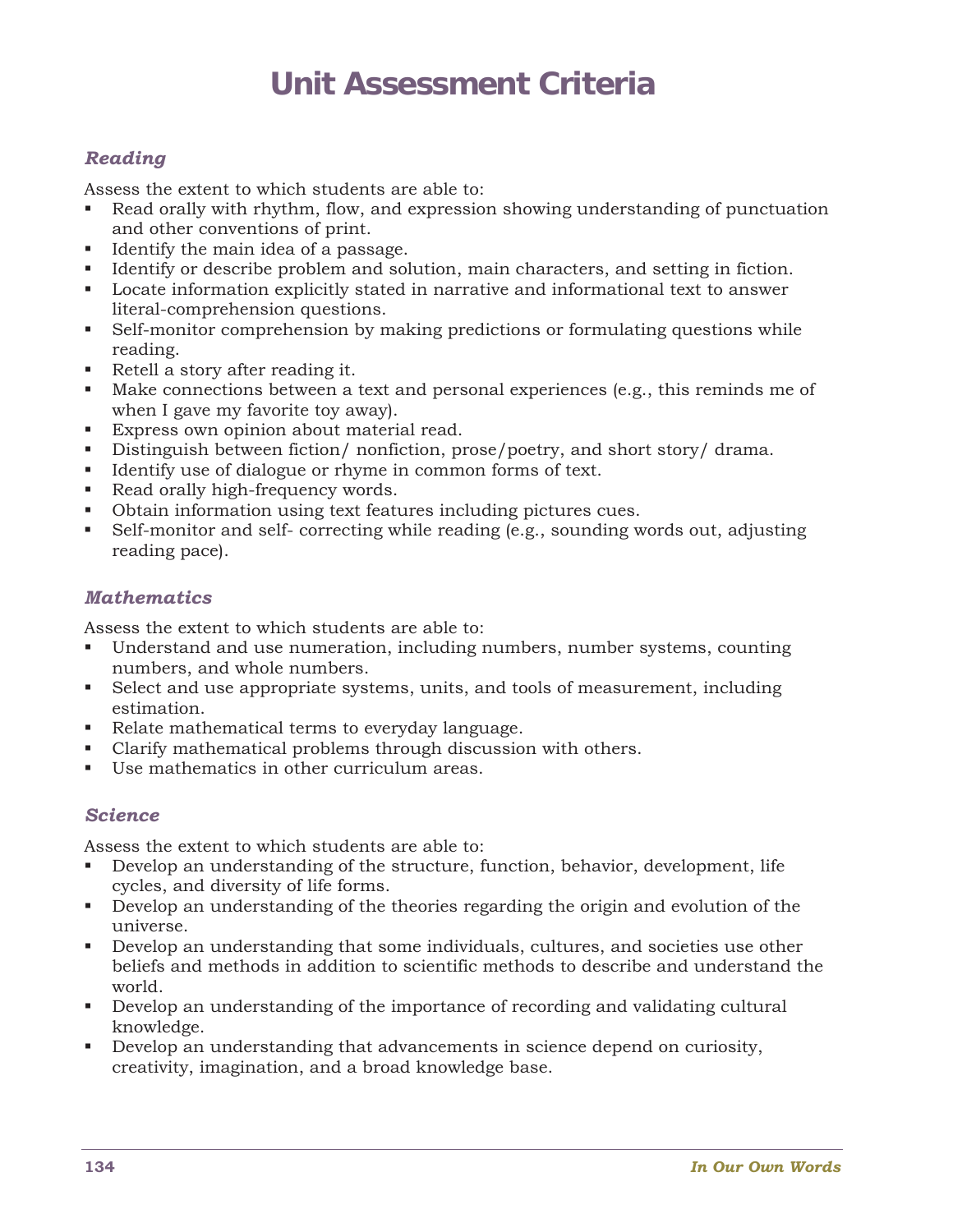### *Social Studies*

Assess the extent to which students are able to:

- Use historical perspective to solve problems, make decisions, and understand other traditions.
- Identify groups and places that are part of their lives.
- Gather information from personal experiences, oral sources, and visual representations.
- **Present information using oral or visual representations.**
- Interpret simple maps using cardinal directions, symbols, and simple legends.
- Create simple maps representing familiar locations.
- Gather information from a variety of sources for presentation.
- **Present information using oral, written, or visual representations.**
- Describe how the physical environment influenced early settlement in their local community.

### *Health*

Assess the extent to which students are able to:

- Assess the effects of culture, heritage, and traditions on personal well-being.
- Develop an awareness of how personal life roles are affected by and contribute to the well-being of families, communities, and cultures.
- .
- Understand how personal relationships, including those with family, friends, and coworkers, impact personal well-being.
- Communicate effectively within relationships.
- Evaluate how similarities and differences among individuals contribute to relationships.
- Make responsible decisions as a member of a family or community.
- Take responsible actions to be safe and healthy.

#### *Arts — Dance, Drama, Music, Visual Art*

Assess the extent to which students are able to:

- Demonstrate willingness to participate in dance, drama, music and visual arts.
- Recognize First Peoples cultures and their arts.
- Recognize the role of tradition and ritual in the arts.
- Investigate the relationships among the arts and the individual, the society, and the environment.
- Recognize universal themes in the arts such as love, war, childhood, culture and community.
- Recognize specific works of art created by artists from diverse backgrounds.
- Respect differences in personal and cultural perspectives.
- Appropriately use new and traditional materials, techniques, and processes in the arts.
- Express and defend an informed opinion.
- Accept and offer constructive criticism.
- Exhibit appropriate audience skills.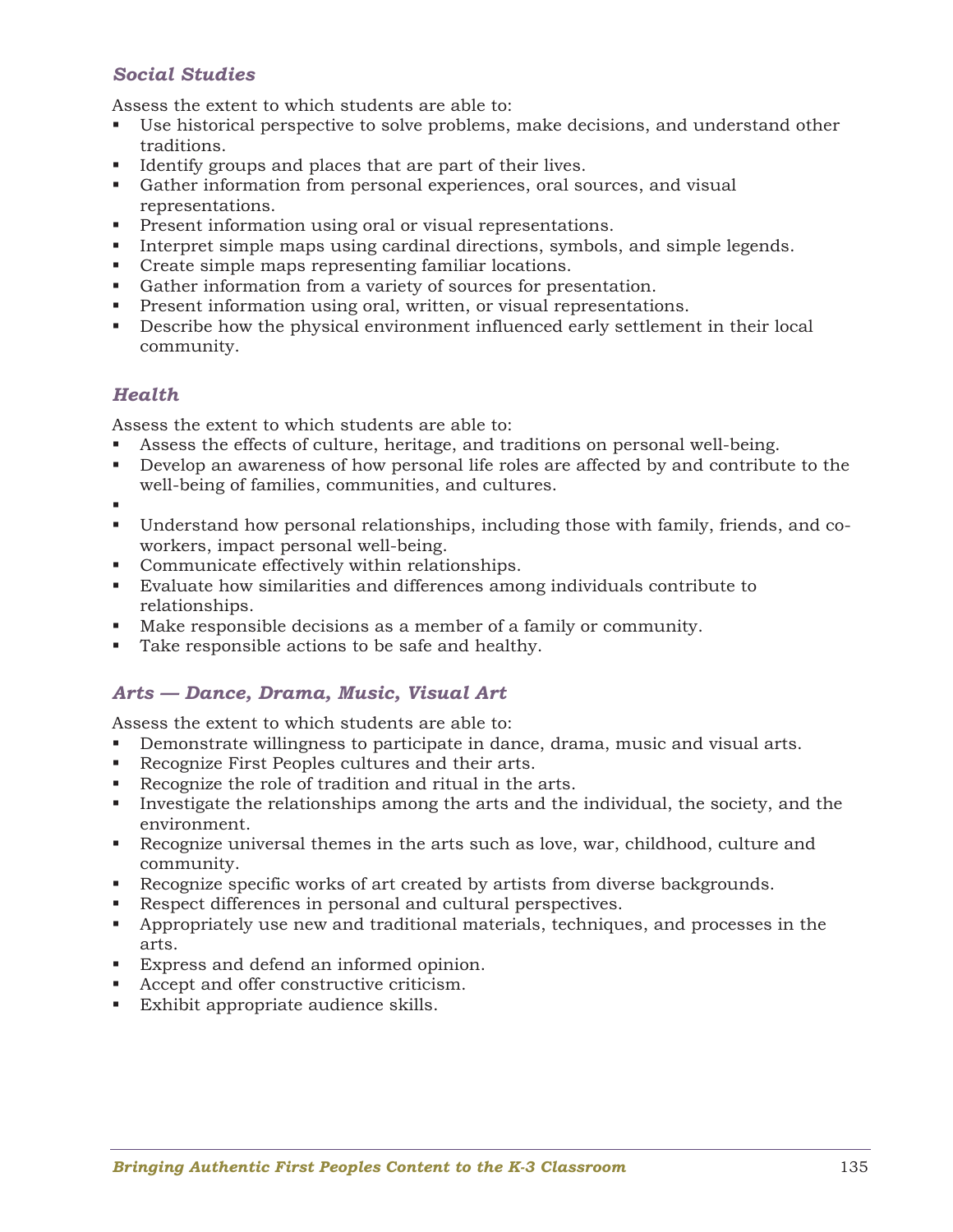### *Social Responsibility*

Assess the extent to which students are able to:

- Reflect through their own actions the critical role that the local heritage language plays in fostering a sense of who they are and how they understand the world around them.
- Live in accordance with the cultural values and traditions of the local community and integrate them into their everyday behaviour.
- **Practice their traditional responsibilities with their Elders.**
- Make appropriate choices regarding the long-term consequences of their actions.
- Make constructive contributions to their community and the well-being of their family.
- Acquire in-depth cultural knowledge through active participation and meaningful interaction with their Elders.
- Recognize and build upon the interrelationships that exist among the spiritual, natural, and human realms in the world around them, as reflected in their own cultural traditions and beliefs.



**136** *In Our Own Words*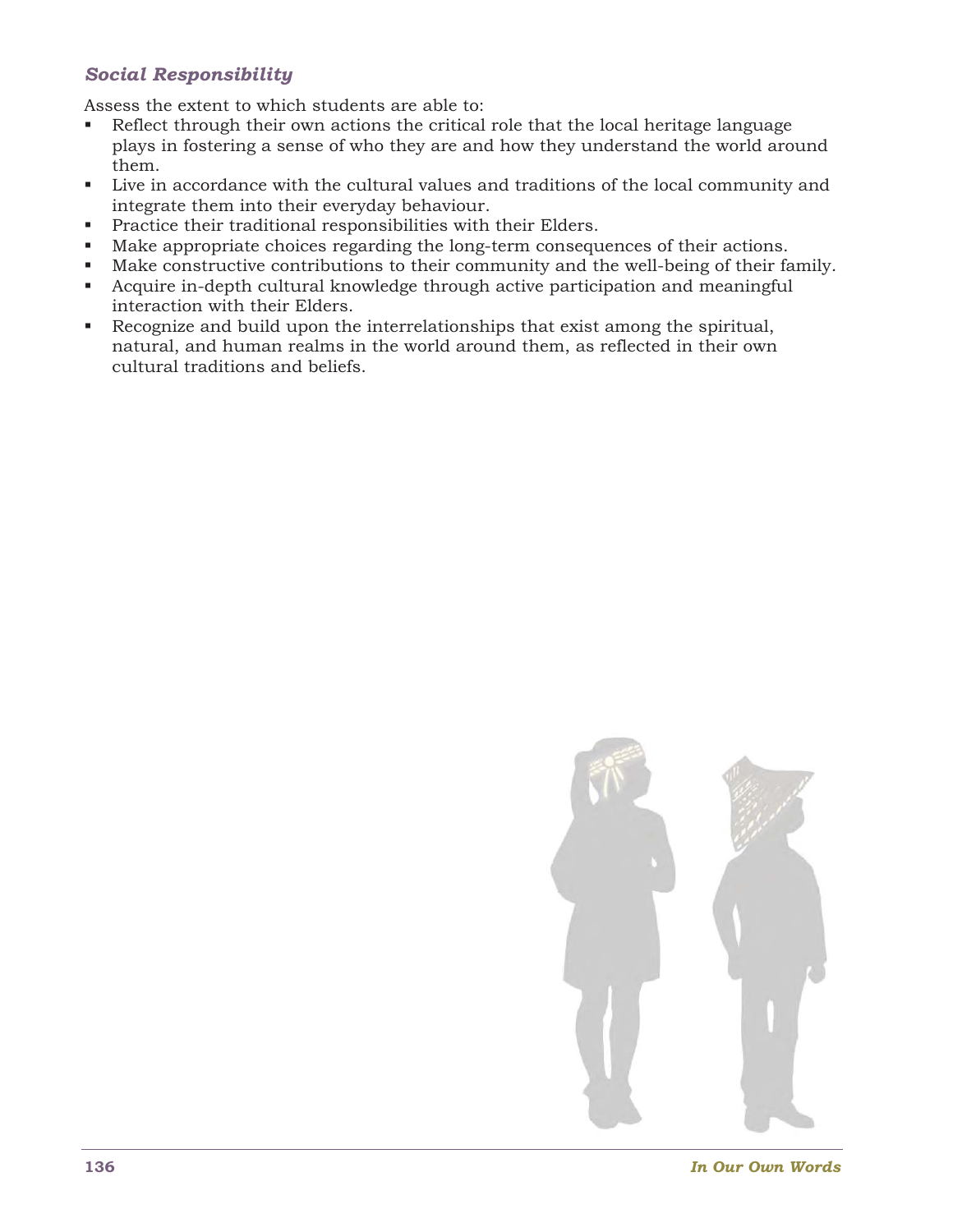# **Acknowledgments**

This teacher resource guide document has been developed by the First Nations Education Steering Committee (FNESC) with assistance from the British Columbia Ministry of Education and support from the Education Partnerships Program of Aboriginal Affairs and Northern Development Canada. FNESC appreciates the support of both the Province and the Government of Canada for this very important undertaking and would like to thank all who participated in the process of developing this resource. In particular, FNESC acknowledges and thanks all the individuals, communities, and organizations who provided the authentic content that enriches the material included in this resource guide.

### **Writing Team**

| Karmen Smith-Brillon                               | Project Manager:                                   |
|----------------------------------------------------|----------------------------------------------------|
| (Gitxsan)                                          | <b>First Nations Education Steering Committee</b>  |
| Debra Hooper<br>(St'at'imc Nation — T'it'qet Band) | School District No. 83 (Salmon Arm)                |
| Jacqueline Hunt<br>(Wuikinuxy/Kwakiutl)            | Wagalus School (Tsaxis — Fort Rupert)              |
| Jane Smith<br>(Gitxsan)                            | School District No. 82 (Coast Mountains)           |
| Anne Hill                                          | Ministry of Education, Aboriginal Education        |
| GT Publishing Services Ltd.                        | project coordination, writing, editing, and layout |

In addition, FNESC acknowledges and thanks

- all those who worked on the previous Ministry of Education and FNESC resources that provide a foundation for much of the background information included here (including *Shared Learnings*, the English First Peoples 10-12 curriculum documents and Teacher Resource Guides, and *Teaching Mathematics in a First Peoples Context Grades 8 and 9*)
- the other individuals, communities, and organizations who provided the authentic content that enriches the material included in this teacher resource.

Many of the strategies and unit plans in this guide incorporate the use of grade-appropriate story books and other learning resources identified in *Authentic First Peoples Resources for Use in K-7 Classrooms* (FNESC, 2012). This guide is available online at www.fnesc.ca.

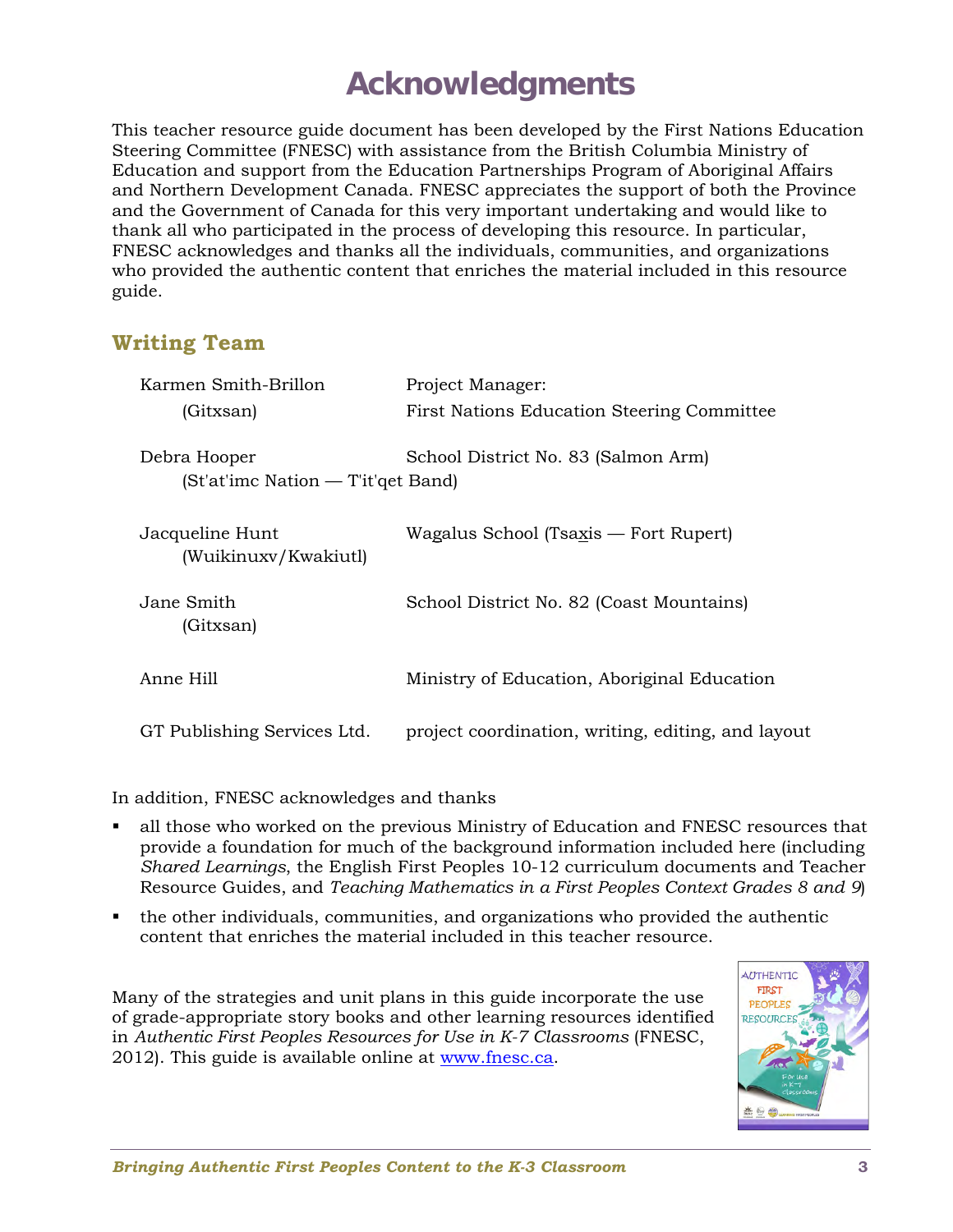### **Personal Thanks**

#### Debra Hooper

*I must begin by saying to the parents I have been blessed with; "kukwstum'ckal'ap / thank you" for without you I do not know where I would be. To the people I have met along my journey; Elders, teachers, resource people and children in the classroom, thank you for guiding me in a direction that has allowed me to be involved in helping others learn about, and understand First Peoples in our country. To the people at FNESC, who do such amazing work, thank you so much for inviting me to be a part of the instrumental work you do to support teachers in British Columbia classrooms. And,*  last but most definitely not least, to my amazing family and friends, you are the best *and I thank you for always, always supporting me.* 

#### Jacqueline Hunt

*I would like to thank my amazingly supportive family, friends, and mentors for their dedication, patience, time and encouragement. Thank you to our Elders, whom hold the key to our past, present, and gently guide us toward the future, my appreciation is beyond words. I would also like to thank the Grassroots Garden Society for including Wagalus School in their pilot project this project enriched our students' lives and fostered a new love for learning. This project was the inspiration for the "Gifts from the Earth" unit. I am forever grateful to those who have passed on their knowledge, wisdom, and dedication to life-long learning.* 

#### Jane Smith

*I would like to express my gratitude to the Gitxsan Elders who took the time to tell me stories and teach me to understand and speak Sim'algax. They are now in the spirit world, but their teachings live on. These exceptional individuals have been significant forces in my life. I thank them for their wisdom, their courage, their faith, their commitment, and their sense of humour, their generous sharing, and their tremendous patience with me throughout my life.*